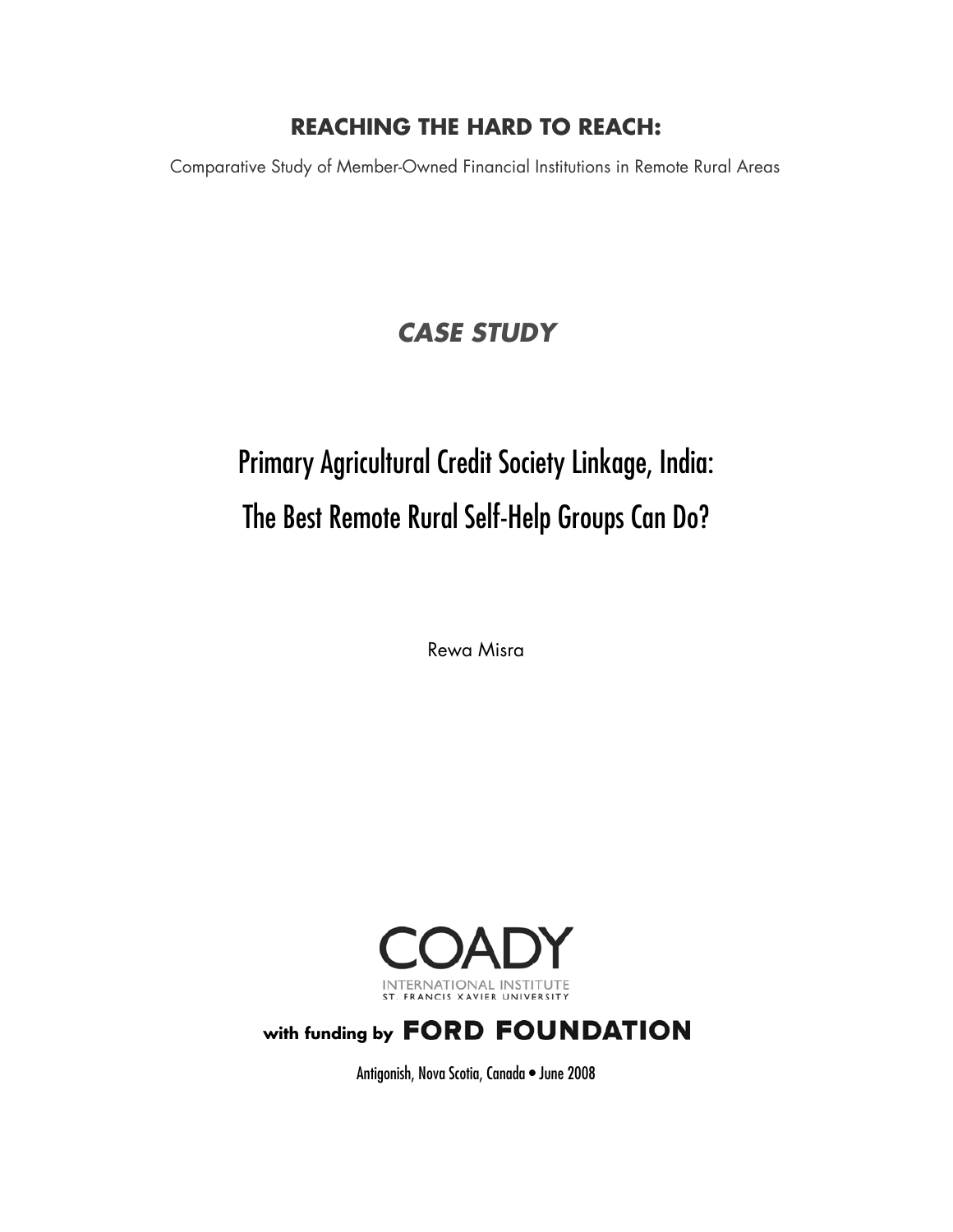#### **Reaching the Hard to Reach: Comparative Study of Member-Owned Financial Institutions in Remote Rural Areas**

*Series Editor: Nanci Lee* 

#### **Case Studies:**

Hamadziripi, Alfred. *Village Savings and Loans Associations in Niger: Mata masu dubara model of remote outreach* Misra, Rewa. *Muntigunung Lembaga Perkreditan Desa, Indonesia: Village ownership as a model for remote outreach of financial services* Misra, Rewa. *Primary Agricultural Credit Society linkage, India: The best rural remote Self-Help Groups can do?* Misra, Rewa. *Self- Help Groups (SHG) and Mutually Aided Cooperative Societies (MACS): Does federating enable remote outreach?* Red Financiera Rural. *The Jardín Azuayo Savings and Loan Cooperative, Ecuador: A governance model for rural outreach*. Rodriguez, Patricia L. *Mixtlan Rural Cooperative, Mexico: Does being federated help remote outreach?* Serge, D. K. *Mutuelle Communautaire de Croissance (MC2s), Cameroon: Decentralized community banks for remote outreach*

#### **Literature Review:**

Hirschland, Madeline, with Jazayeri, Ahmad, & Lee, Nanci. *Financial services in remote rural areas: What we know about memberowned institutions*

#### **Synthesis Paper:**

Hirschland, Madeline, with Chao-Béroff, Renée, Harper, Malcolm, & Lee, Nanci. *Financial services in remote rural areas: Findings from seven member-owned institutions*

#### **Thematic Papers:**

Chao-Béroff, Renée. *Regulation and supervision of member-owned institutions in remote rural areas* Harper, Malcolm. *Linkages and networking of member-owned institutions in remote rural areas* Lee, Nanci. *Savings and spider plants: What is good governance for member-owned institutions in remote areas?*

All documents in this series are available on the Coady International Institute website: http://coady.stfx.ca

ISBN: 978-0-9680725-7-8

Published by the Coady International Institute, June 2008

© Coady International Institute. Some rights reserved.

Creative Commons Attribution-Noncommercial-Share Alike 2.5 Canada License http://creativecommons.org/licenses/by-nc-sa/2.5/ca/

All or parts of this publication may be copied and distributed for non-commercial purposes without requesting written permission, provided the author(s) and the Coady International Institute are explicitly acknowledged as the source of the material. Any work adapted from this material must also be made available to others under identical terms.

Coady International Institute Phone: (902) 867-3960 St. Francis Xavier University Fax: (902) 867-3907 P.O. Box 5000 E-mail: coady@stfx.ca Antigonish, Nova Scotia Canada B2G 2W5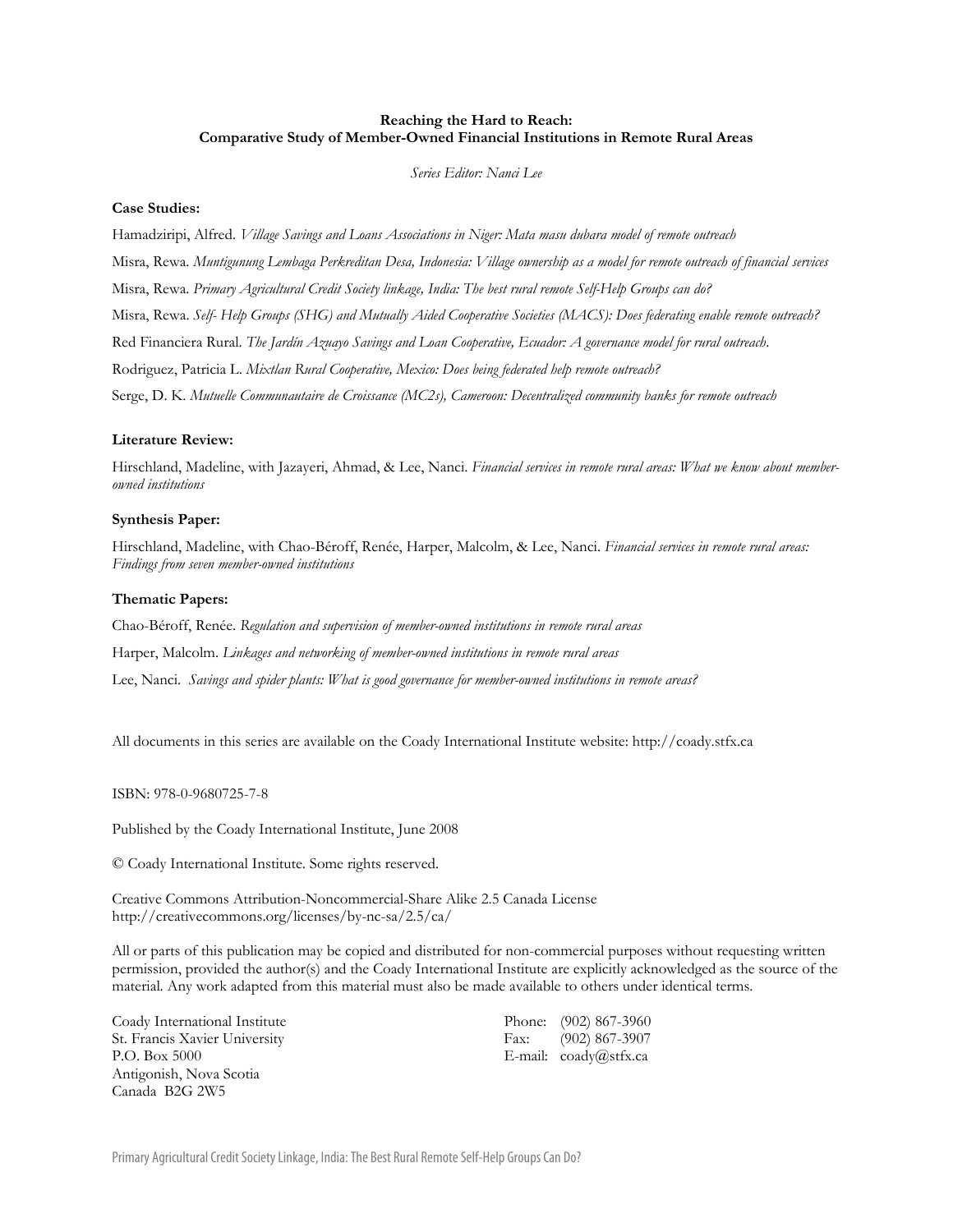# **Abbreviations**

| <b>ASCA</b>   | Accumulating savings and credit association        |
|---------------|----------------------------------------------------|
| <b>CCS</b>    | Cooperative credit structure                       |
| CPI(M)        | Communist Party of India (Marxist)                 |
| <b>DCCB</b>   | District Central Cooperative Bank                  |
| <b>KCC</b>    | Kisan Credit Card                                  |
| MIS           | Monthly income scheme                              |
| MOI           | Member-owned institution                           |
| <b>NABARD</b> | National Bank of Agriculture and Rural Development |
| <b>RRB</b>    | Regional Rural Bank                                |
| <b>PACS</b>   | Primary Agricultural Credit Society                |
| SC.           | Scheduled Caste                                    |
| SGSY          | Swarna Jayanti Gram Swarozgar Yojana               |
| <b>SHG</b>    | Self-Help Group                                    |
| SТ            | Scheduled Tribe                                    |
| SACCO         | Savings and credit cooperative                     |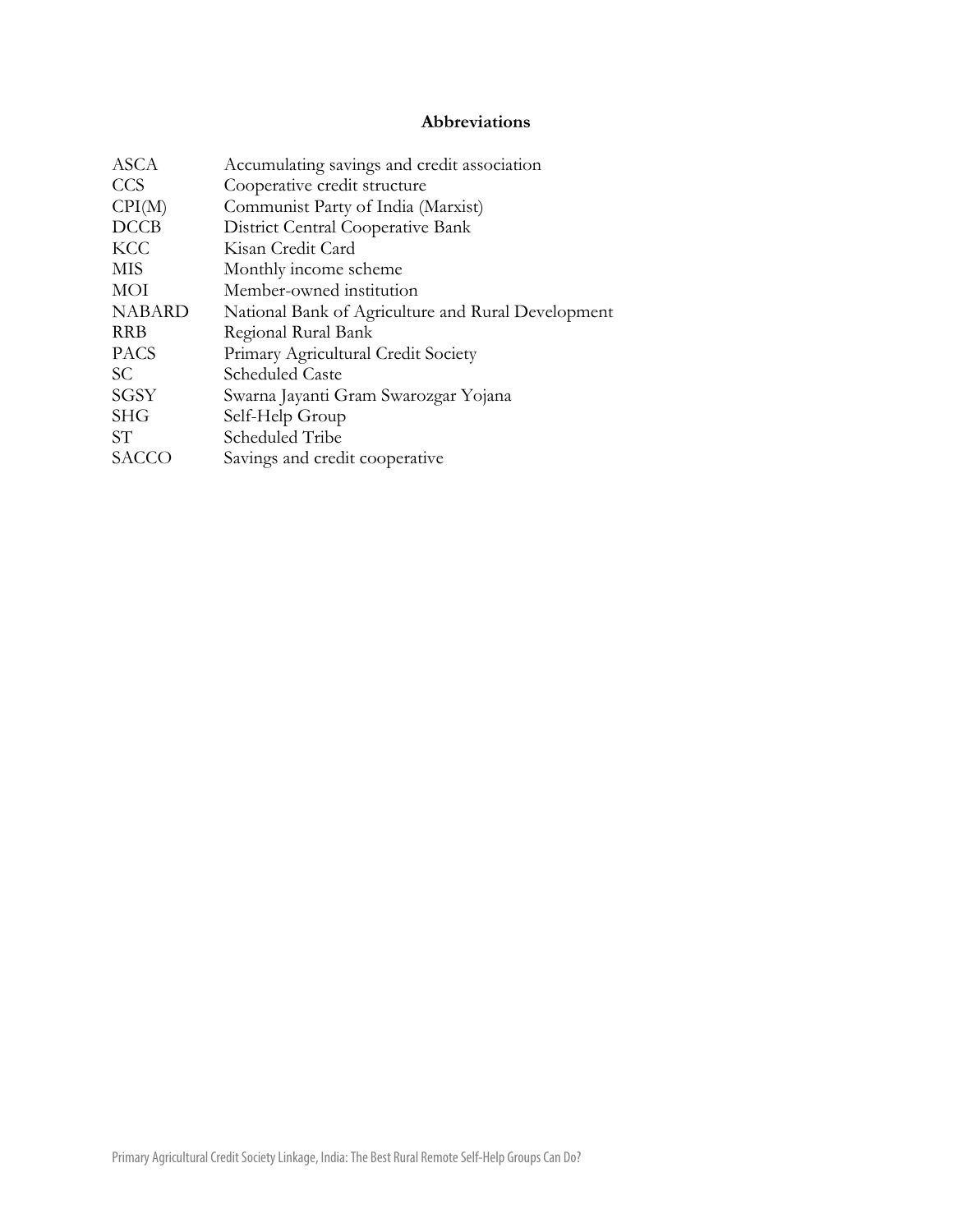# Primary Agricultural Credit Society Linkage, India: The Best Rural Remote Self-Help Groups Can Do?**[1](#page-3-0)**

## **Executive Summary**

Models linking community-based associations with financial institutions have tremendous potential to expand outreach in remote areas. Associations in many forms (ASCAs, Self-Help Groups, savings and credit associations, even farmer or fisher associations) already have a strong presence in rural areas. They provide convenient and flexible access for members in light of few or no alternatives. Linkages can provide these associations with additional value such as access to larger loans, a safe place for savings and the potential for a broader range of services including graduation to individual member services.

Self-Help Groups came to be recognized as bank clients under a pilot project of the rural apex bank—National Bank of Agriculture and Rural Development (NABARD), in India. This was ground-breaking policy as groups or associations in many countries cannot legally be considered clients or members. Now, India boasts one of the most inclusive rural financial systems in the world. The program started in 1992 and by March 2007, there were 2.9 million bank-linked SHGs and over 40 million households. Linkages exist with a range of financial institutions including commercial banks, Regional Rural Banks and cooperatives. This case examines a linkage between two memberowned institutions: Thrift and credit associations called Self-Help Groups (SHGs), and governmentpromoted credit cooperatives called Primary Agriculture Credit Societies (PACS). This linkage extends the already-rural cooperatives broader and deeper by bringing in a massive network of rural women's groups. When combined with the grid of institutions like the cooperative system, the model has the potential to reach virtually every village in India.

Issues still persist. Most linked SHGs are concentrated in the south of India and only an estimated half of the SHG members are poor. Governance is also tricky since SHGs are only considered nominal members. Therefore, their ability to influence the PACS in their favour is limited. Some of the flexibility they have as an unlinked SHG can be lost as the PACS compete for their internal savings or liquidity.

Nevertheless, the relative success of the West Bengal experience shows that this model has potential for remote outreach. The PACS-SHG linkage has broader potential rural reach than any other linkage model. From the cooperative society perspective, SHGs offer a viable membership base and a cheap and growing source of funds. SHG savings comprise nearly a quarter of their asset base. SHGs also show much higher repayment rates than individual members of the PACS. The SHG as a product line is both attractive and financially feasible. It is the PACS viability that limits the model. From the remote SHG perspective, it is the best option in limited circumstances. SHG members trust PACS given their proximity, accessibility, the knowledge of local staff, and the apparent security of savings. However, they identify ownership more closely with their own SHGs that offer important additional product flexibility and liquidity. Mature SHGs are more likely to find

<span id="page-3-0"></span> $\overline{a}$ 1 The author gratefully acknowledges the contribution of Chairman and staff Purulia DCCB, especially Mr. Amalendu Ghosh who formed part of the field team undertaking the study, as also the staff of the Bararanga PACS. The study would not have been possible without support provided by Mr. B.D. Roy, NABARD.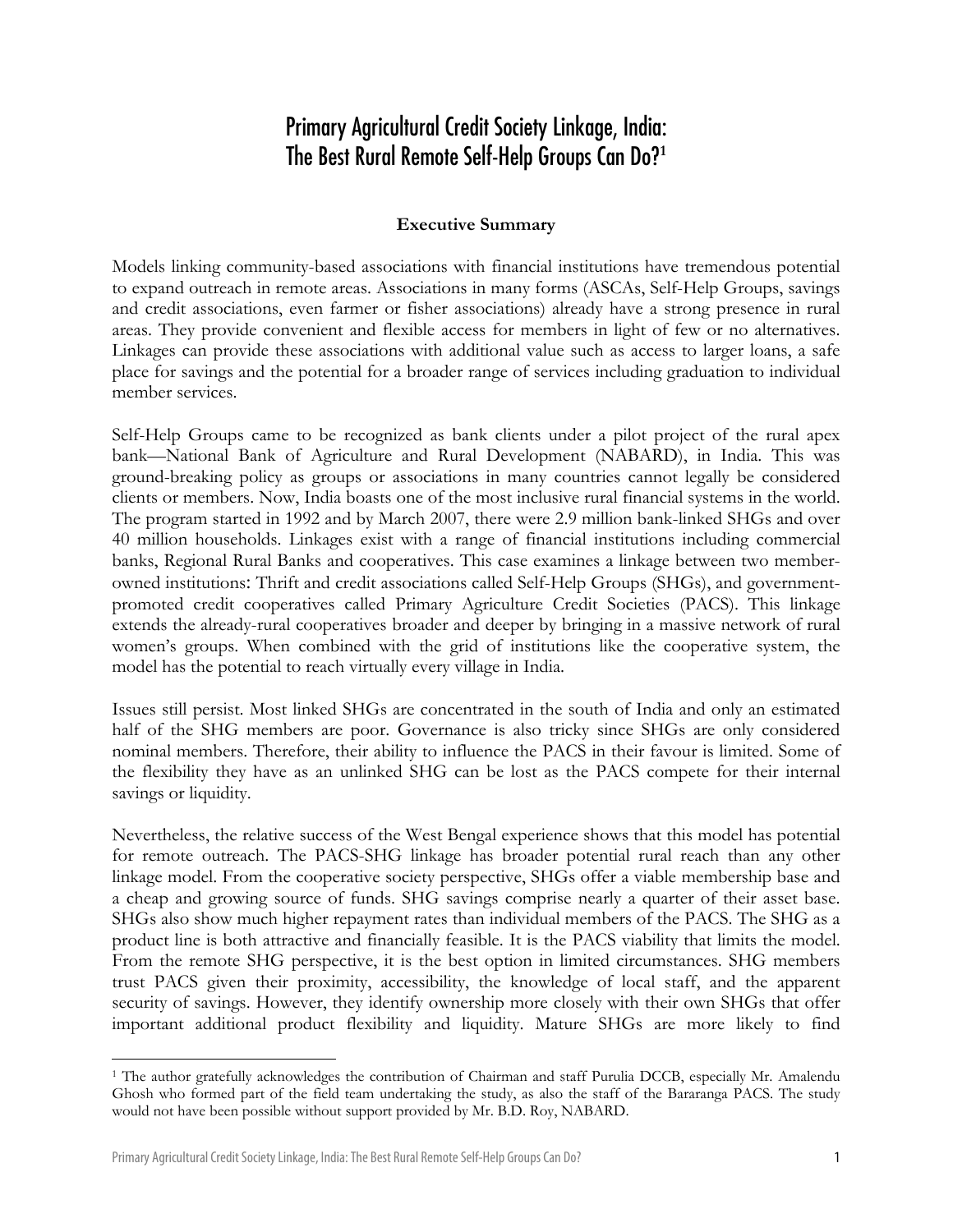alternatives attractive as well. In short, the SHG-PACS linkage is a strong starting point for remote outreach. PACS need to be stronger financial intermediaries in their own right to provide a linkage model that can scale up and serve remote groups over the long run. If they are to maintain their SHG members groups, SHGs need to be treated as members with flexible, relevant services and full membership rights and decision-making influence.

#### **Context and Case Selection**

#### **The National Context**

Over 72% of India's 1.02 billion strong population lives in rural areas (Census of India, 2001). Cooperatives, Commercial Banks (both private and state-owned) and Regional Rural Banks (RRBs) are the three main agencies serving the short term credit needs of this vast population. In terms of a physical network, India has one of the most pervasive financial sectors in the world including over 32,000 rural branches of commercial banks and RRBs, 14,000 cooperative bank branches, 112,609 Primary Agricultural Credit Societies (PACS), approximately 1,000 microfinance institutions (MFIs), a large post office network with 154,000 only focused on deposit mobilization and 2.9 million Self-Help Groups (SHGs). Policy and financial liberalization contributed to this outreach. "Between bank nationalization in 1969 and the onset of financial liberalization in 1990, bank branches were opened in over 30,000 rural locations which had no prior presence of commercial banks" (Burgess & Pande, 2005). Policies introduced in the 1990s specifically required financial institutions to expand coverage to underserved areas such as the 1.4 license rule and the Service Area Approach, now both ended. These initiatives had a significant effect on expanding branch coverage of rural especially remote un-banked areas. Further, all scheduled commercial banks are required to purvey 40% of net bank credit to designated priority sectors, and general insurance agencies in India are required to source 5% of their gross premium within three years of operations from rural areas (2% in the first year).

However, the Government of India (2003) reveals a downward trend in the share of institutional agencies in total rural indebtedness from 64% in 1991 to 57% in 2002, while the share of moneylenders has increased from 17.5% to 29.6%. About 48% of all rural households, 51% of farm households, and 78% of rural non-farm households do not have access to banking services. And of the estimated 58 million enterprises in the country as of March 2007, a preponderant number is without institutional credit support (EPW Research Foundation, 2007).

Cooperatives and much later, the Self Help Groups Bank Linkage Program were major initiatives aimed to address the persistent financial exclusion in India. PACS (institutionalized and regulated) and SHGs (decentralized and informal) are arguably the most rural and numerous financial organizations in India. EDA and APMAS (2006) found that 51% of members in the sample were poor in terms of the first 2 of 4 wealth ranking categories defined by the study (the "very poor" constituted 15%, the "poor" 36%, the "borderline poor" 32% and the "non poor" 17 %). At 55 %, the proportion of SCs/STs in the sample is higher than for the country as a whole, and that of widows 10%, about the same as the All India figure. The finding that the poor constitute about half of total SHG membership is in keeping with findings from other studies (Ghate, 2006).

Until recently, SHGs and PACS have occupied very different spaces in the rural financial market. PACS membership is almost entirely male while more that 90% of SHG members are women (NABARD, 2007). An average PACS has over 1,000 members, while an SHG will have at most 20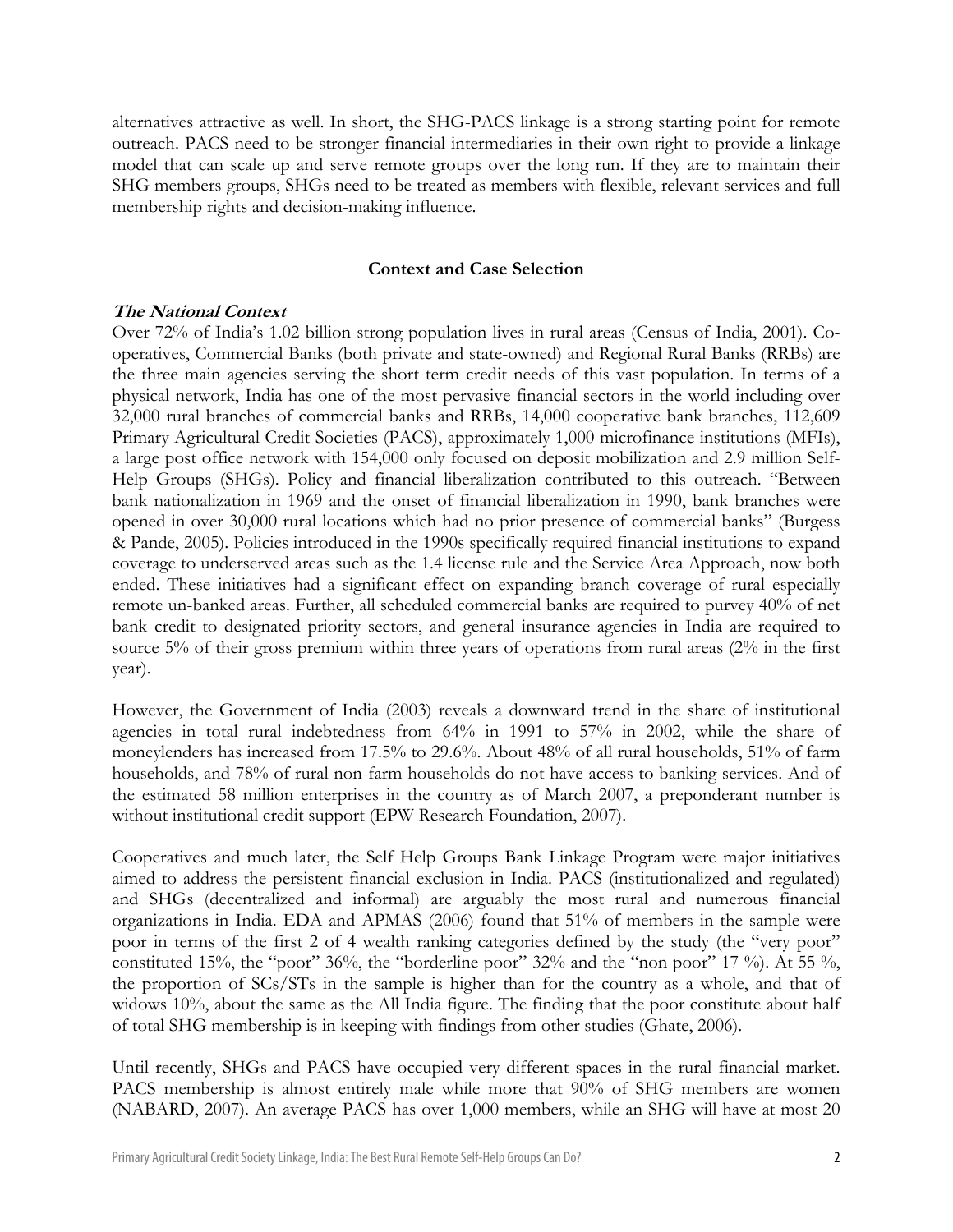members. Credit for agricultural purposes still forms the major portion (55%) of PACS loan portfolio (Government of India, 2005) while SHGs lend for more diverse purposes including consumption. Linking the two involves the challenging task of bringing together two very distinct kinds of member-owned institutions (MOIs). There are a wide range of rural financial institutions for SHGs to link with, but linkage with PACS enables populations in remote rural areas to access financial services from what they perceive as a trusted and local source. Women in such areas can obtain larger and cheaper loans than what their local moneylender or even SHGs can provide, and a larger proportion of extreme poor households get credit and savings services. This linkage offers the opportunity to create a vast network of rural MOIs to further broaden and deepen rural financial outreach. It enables PACS to reach down further into rural areas without incurring high transaction costs and at the same time to diversify away from agricultural loans which have historically been high risk for the cooperative sector.

PACS are short-term co-operative credit institutions and are part of a three-tier rural credit cooperative system with PACS at the village level, federated into District Central Cooperative Banks (DCCBs) at the district level, and State Cooperative Banks at the state level. PACS are members of the DCCB which, in turn, are members of the State Cooperative Bank. Other cooperatives that are members of DCCBs include handloom weavers and fisherfolk. The first real push for cooperatives in India was made by the Indian Famine Commission of 1901 which recommended taking cheap credit to India's farmers based on a model developed by Friedrich Raiffeisen, a German provincial politician and social reformer. The first Cooperative Law of India was enacted by the British in 1904. The law referred only to credit cooperatives and was repealed by a new law to cover all kinds of cooperatives in 1912. Later administrative reforms in 1919 gave powers to provinces/states to enact their own cooperative laws. These initiatives enabled the formation of as many as 100,000 cooperatives within the first 25 years of the history of cooperatives in the sub continent.

The current system is the result of over a century of policy and regulatory shifts aimed at taking cheap credit to rural, especially agricultural households. Due to the poor performance of credit cooperatives, the policy focus until 1990 was on heavy government involvement to control the vast network's governance and management risks. A recent study (Government of India, 2006) notes that only around 60% of the PACS are viable. More recently, in recognition of the spread and depth of outreach of PACSs, far reaching changes are upcoming for this system that show promise for the PACS as a viable rural financial institution. Appendix A lists a few of these recommendations.

Indeed, commercial banks are the main competitors for PACS for agricultural lending, outperforming them in terms of market share—commercial banks with 67%, and cooperative banks 23%, as of March 2006 (NABARD, 2005-06). They are also the key competition for SHG linkage with over 1.1 million SHGs (Harper, et al., 2004). Similarly, RRBs currently have more SHGs (over 740,000) linked than cooperatives that stand at 307,543. The number of SHGs linked to cooperatives as a percentage of overall linkage has been steadily increasing. In 2001, this was only 4.84% (Berkhoff, 2003), and by March 2006 had increased to 13% (NABARD, 2006). In terms of numbers of SHGs linked in the year 2006 as a percentage of cumulative performance, the cooperatives overtake both RRBs and commercial banks (Figure 1).

Linkage between cooperatives and SHGs started relatively late in India. Linkage between the Cooperative Credit Structure (CCS) and SHGs can take place through any of the two lower tiers of the system–but is largely with the PACS. Data from NABARD is available through the DCCB level, but includes linkage figures of both DCCB and PACS linked groups.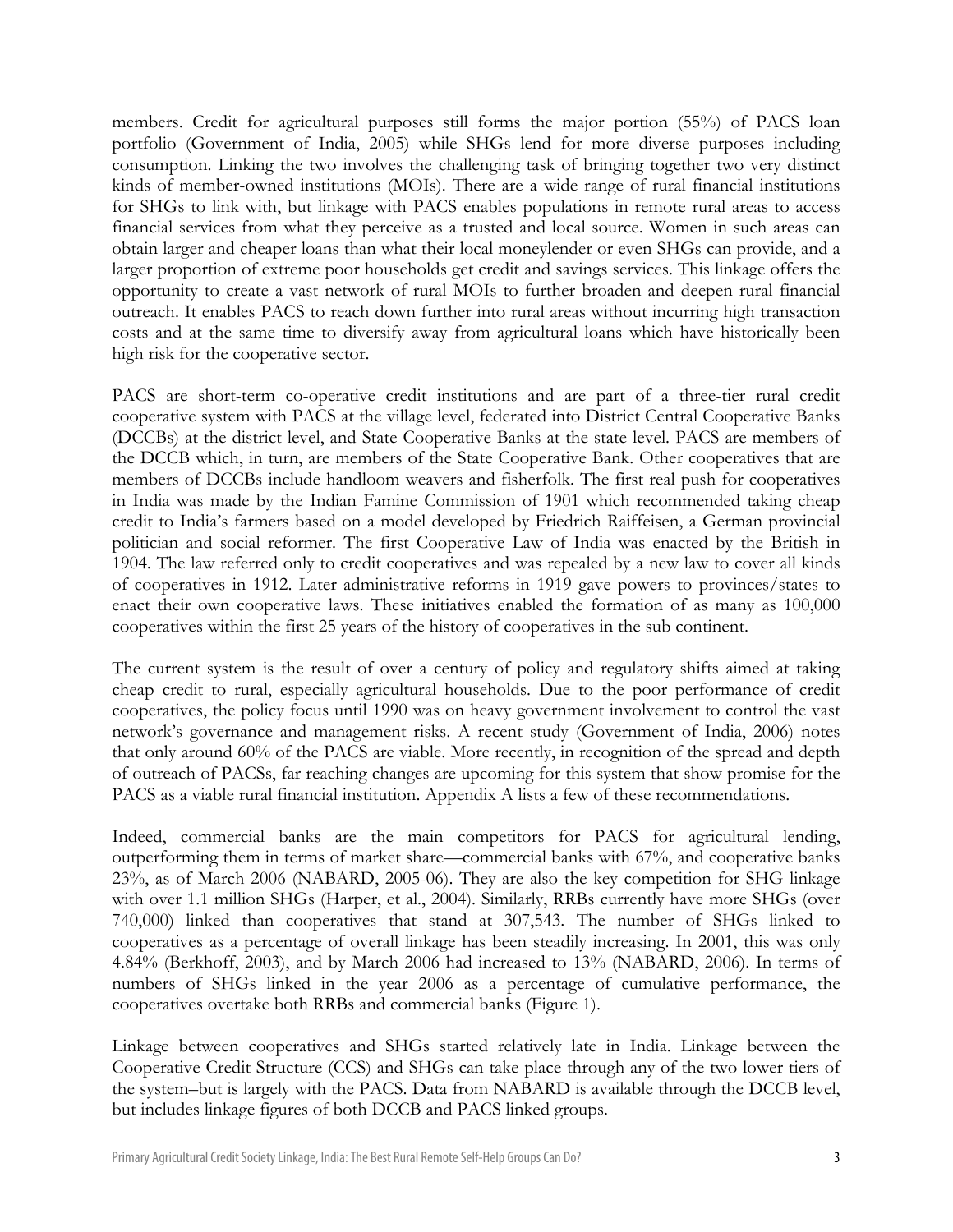|                                                                | <b>DCCBs</b>       | <b>RRBs</b>     | <b>Commercial Banks</b><br>(PSBs and Pvt. sector) |
|----------------------------------------------------------------|--------------------|-----------------|---------------------------------------------------|
| Cumulative no. of SHGs provided with Loan, Mar 2006            | 307.543            | 740.024         | 1,188,040                                         |
| Cumulative Loan disbursed up to Mar 2006                       | US\$251<br>million | US\$772 million | US\$1,624 million                                 |
| No. of SHG provided with Loan between Apr 2005 and<br>Mar 2006 | 96.406             | 176.178         | 344,567                                           |
| As % of cumulative performance                                 | 31%                | 23%             | 29%                                               |
| Loan Disbursed between Apr 2005 and Mar 2006                   | US\$102 million    | US\$284 million | US\$657 million                                   |
| As % of cumulative performance                                 | 40%                | 36%             | 40%                                               |

# Figure 1: SHG Linkage Status of Different Rural Financial Institutions

NABARD, 2006

While the bank linkage program supported by NABARD was initiated in 1992, its early focus was mostly on scheduled commercial banks (Harper, et al., 2004). However the potential that the SHG-CCS linkage offered both in terms of complementarities for breadth and length of outreach for PACS was recognized by the apex bank which has been actively supporting District Central Cooperative Banks (DCCBs) and PACS in their linkage with SHGs, providing refinancing, supervision and training grants.

PACS have a much greater potential reach than any other kind of formal financial institution in rural areas on a national scale. With over 100,000 PACS, there is one credit cooperative for every six of India's villages with approximately 135 million members. Commercial banks have only a quarter of this number of outlets. Even if we consider that approximately 40% of the PACS are not viable, the outreach is more impressive than that of commercial banks.

Cooperatives also have a much deeper reach with nearly four times the number of accounts than commercial (public sector) banks, and PACS loans are on average one-fifth the value of commercial banks US\$154 compared with US\$735. In a country dominated by small or marginal land holdings, the reach of the cooperative system is much deeper than the other institutional arrangements in the rural areas" (Government of India, 2005). The coverage of rural areas and depth of outreach of PACS even outperforms RRBs, introduced in 1975 by a special act to extend access to financial services in rural areas.

|  | Figure 2: Comparative Coverage of Rural Markets by RRBs and Cooperatives |  |  |  |
|--|--------------------------------------------------------------------------|--|--|--|
|  |                                                                          |  |  |  |

|                                                                                             | <b>RRBs</b> | <b>Cooperative banks (mainly via PACSs)</b> |
|---------------------------------------------------------------------------------------------|-------------|---------------------------------------------|
| Number                                                                                      | 196         | 397                                         |
| Total deposit balances (US\$ billion)                                                       | 10          |                                             |
| Total credit outstanding (US\$ billion)                                                     | 4.27        | 19.13                                       |
| Credit in rural areas, % of total credit                                                    | 72%         | 100%                                        |
| Credit in 'small' rural accounts (loans less than US\$4,200), % of total outstanding credit | 65%         | $>90\%$ *                                   |

Notes: All figures are for March 2002, except for information related to cooperative banks and the share of rural bank business (last two rows) where March 2001 data is presented; \* authors' estimate.

RBI (2001; 2002a) in Sinha, et al., (2003).

Despite the fact that much of the membership is dormant or in moribund societies and, usually, mainly or even only men, its borrowers still total over 50 million, which is significant. Also membership figures indicate depth with almost 30% of the membership base of the societies and 20% of their borrowers being from India's most disadvantaged social classes, a much larger percentage than either RRBs or commercial banks.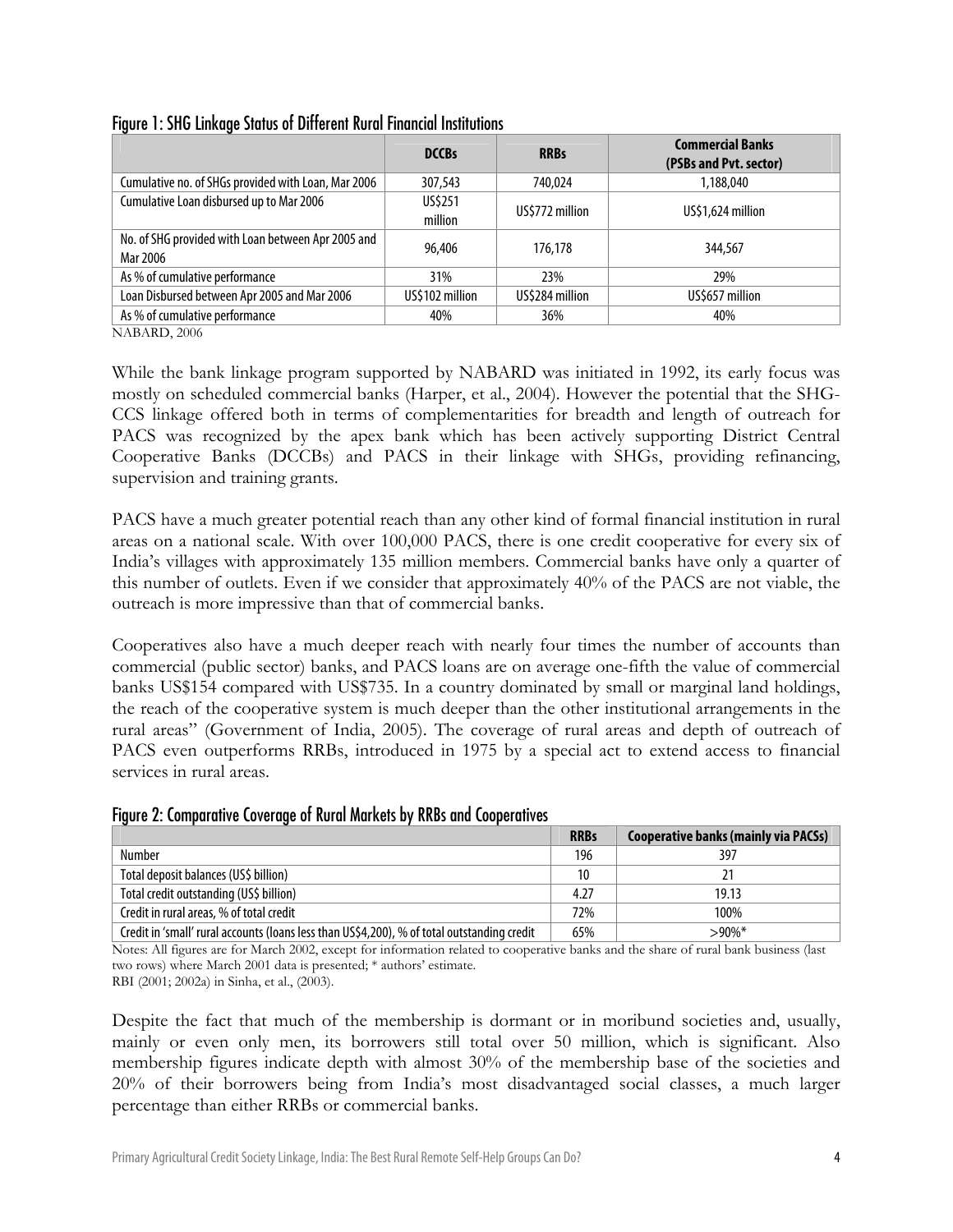The question remains, however, whether this makes PACS the best option for SHGs in remote areas. Do PACS meet the needs of SHGs in terms of liquidity, cost, and proximity? Given that linkage entails SHGs placing deposits with the PACS, are they a secure source for such a service and are they financially sustainable? What additional value does the PACS add to other linkage options because of its particular institutional structure, ownership and governance? Finally what bearing does regulation and supervision have on the above issues? The in-depth study of a relatively well performing PACS in a remote area in West Bengal has been used to answer these questions in following sections.

| <b>Item as at end March</b>       | 2002         | 2003       | 2004       |
|-----------------------------------|--------------|------------|------------|
| No. of Societies                  | 98000        | 112000     | 106000     |
|                                   |              |            |            |
| All Following figures in millions |              |            |            |
| <b>Total Membership</b>           | 102.14       | 123.55     | 135.41     |
| Of which                          |              |            |            |
| a) Scheduled Caste                | 13.73        | 33.18      | 30.61      |
| b)Scheduled Tribe                 | 10.06        | 12.02      | 11.89      |
|                                   |              |            |            |
| <b>Total No. of Borrowers (%)</b> | 55.55        | 63.88      | 51.27      |
| Of which                          |              |            |            |
| a) Scheduled Caste                | 7.36 (13.2%) | 11.5 (18%) | 6.49 (12%) |
| b) Scheduled Tribe                | 4.1(7.3%)    | 8.07 (13%) | 3.44(6.7%) |
| NAFSCOB                           |              |            |            |

|  |  |  | Figure 3: Primary Agricultural Credit Societies (PACS) - Membership |
|--|--|--|---------------------------------------------------------------------|
|  |  |  |                                                                     |

## **The Local Context**

Of the states which have been front runners in SHG Bank linkage, West Bengal made early and significant progress. Outside of South India, specifically the state of Karnataka, West Bengal has the largest numbers of cooperative linked SHGs, attributed to political support for cooperatives in that state (Harper, et al., 2004). In fact, the DCCB which accounts for the highest cumulative and second highest current linkages with SHGs in the country, is in West Bengal (Hooghly DCCB).

In this context, West Bengal's SHGs may in fact be facing a unique issue. Communist Party of India (Marxist) volunteers have played a key role in promotion of groups as also functions such as bookkeeping, reporting etc. (Harper, et al., 2004). In less remote groups, we found our own interactions with the groups were attended by CPI(M) volunteers. In cases, such as the Bararanga PACS currently under review this influence is less either because of the extreme remoteness of the area, or the relatively small numbers of SHGs promoted here. While the intervention is helpful from the viewpoint of scaling up as the SHG movement gathers momentum a possible risk is that the party may well want to extend influence on the groups which can form a significant vote bank. At a general level, different kinds of cooperatives in India, including PACS themselves, have suffered at least as much if not more than they have gained whenever political interests (Iyer, 2005) have intersected with institutional autonomy and member control.

Approximately 45% of the SHGs in the state are linked to cooperatives well above the percentage of market share at the national level. In general, the health of the cooperative sector here is fairly good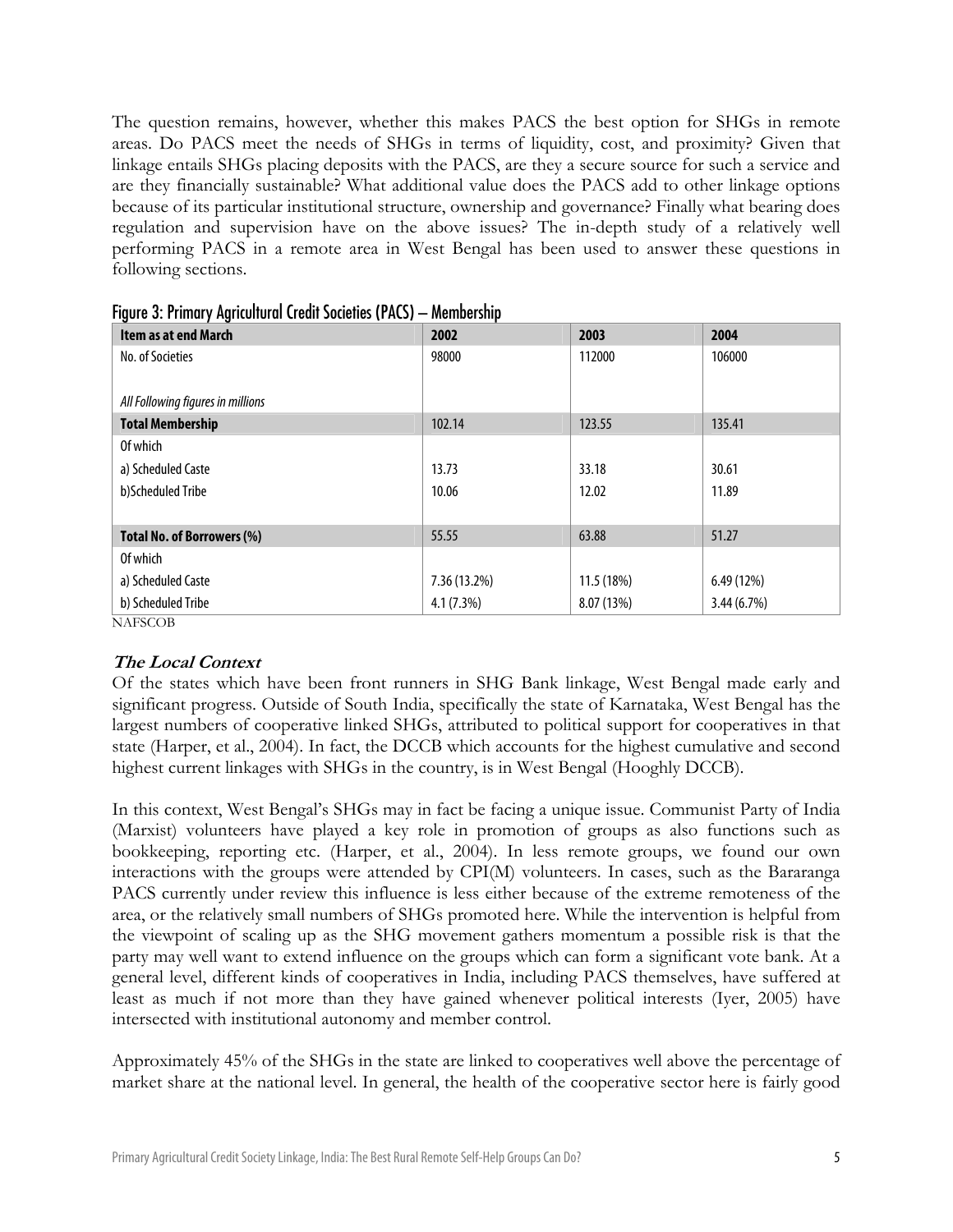with West Bengal being one of five top performers in terms of percentage of PACS in profits (2002 data, See Government of India, 2005).

A key feature which makes for an enabling environment for SHG linkage in West Bengal is that it allows for primaries to be groups that are not registered as societies or cooperatives (i.e. SHGs can be members of cooperatives). This offers some interesting advantages (see section on Ownership and Governance) at least one of which is an opportunity for SHGs to be registered entities.

# **Case Selection**

Since the focus of the study was on the outreach of MOIs in remote rural areas and in particular those areas with a high proportion of poor households, the district of Purulia was selected for study of the PACS SHG linkage, despite the fact that within the state it is an average performer in terms of scaling up of SHGs. It is a remote district, on a land-locked border of West Bengal and was transferred as an afterthought from the neighbouring state of Bihar. It is perhaps indicative of how relational and subjective the definition of remote is that despite its seemingly central location on the map, locals from both West Bengal and Bihar consider it one of the most remote and backward districts in the region.



# Figure 4: Map of West Bengal, Purulia (District) & Manbazaar II Block

Reproduced with permission.

Within Purulia Manbazaar II is a border block (one of 20 administrative sub-divisions of the district) with 52% of its population belonging to Scheduled Tribes. It is an entirely rural block with a population of 85,253 (Census of India, 2001). Bararanga PACS is located in the Manbazaar II block,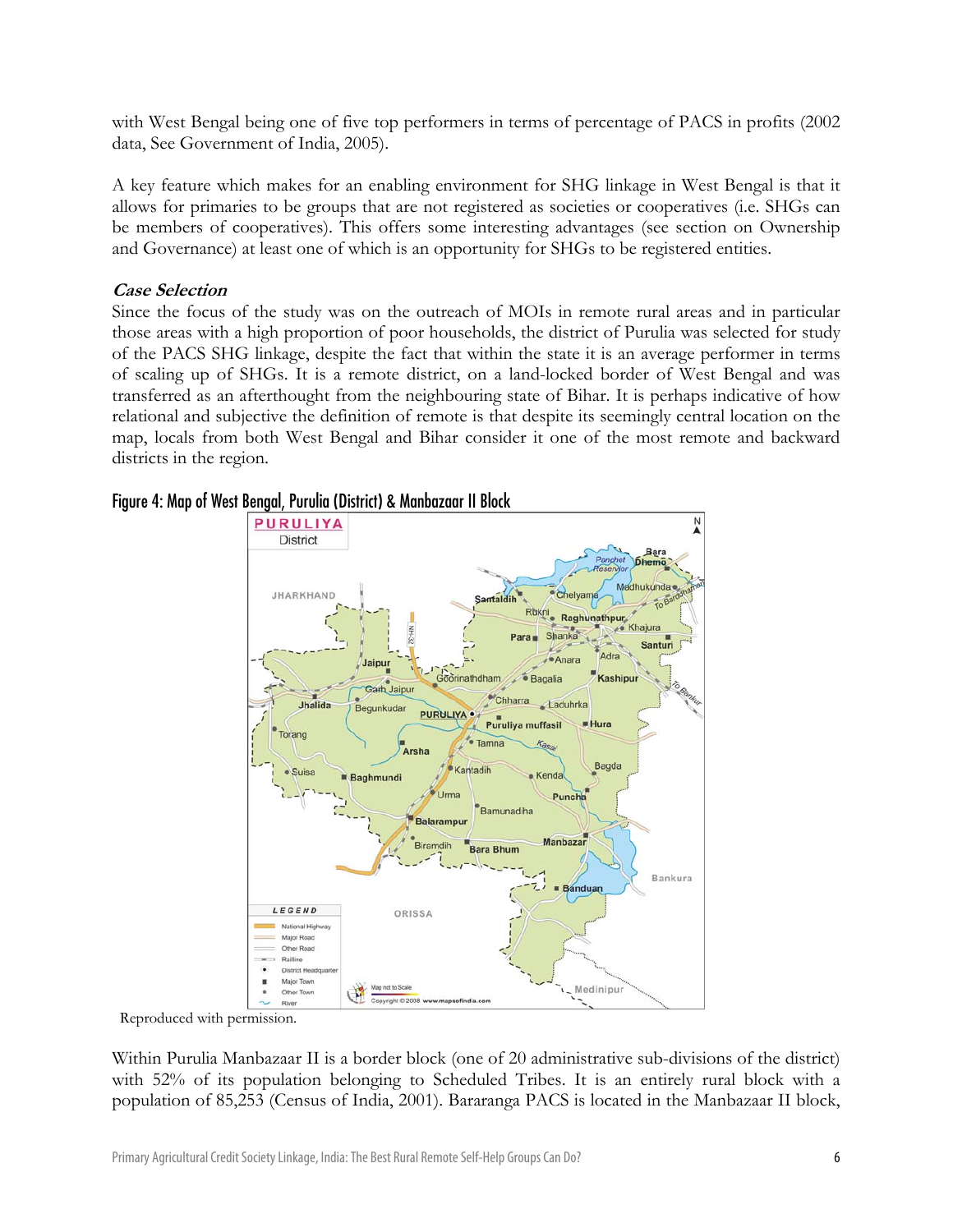in a village 7 km away from the permanent road and 30 km away from the agricultural market. We requested the PACS staff to list what were the more remote areas even within Manbazaar II. Through this we were able to ascertain that nearly 70% of its 1,382 members and 75% of its SHGs live in the most remote areas of the block. 80% of the population in the area of the PACS is tribal and backward (tribal being approximately 60%).

Households here are largely dependent on agriculture and follow mono-cropping (mostly paddy cultivation between April and August). In addition to paddy, some households (especially women) in Bararanga block have begun to cultivate *sabai* grass (used to make rope and baskets) and vegetables to supplement the family income. For those without any land the options are agricultural labour and stone crushing. Seasonal migration is a common livelihood strategy, especially amongst tribal households.

#### **Methodology**

The intention of the research was to help answer some questions about different types of MOIs: What potential they have for depth, breadth, scope, length, worth and cost of remote outreach. Remote is defined as un-served or under-served in its own market. The second level of analysis examined how outreach was affected by three areas: Networking and linkages; governance and ownership; and regulation and supervision. The perspective of analysis was from the lowest tier association, SACCO or set of groups including the relative value of various providers of inputs and supports including finance. See Appendix C for research definitions and general case methodology.

In this case, two weeks of field research were conducted on the 85 SHGs linked to the Bararanga PACS. Outreach was measured in terms of Schreiner's (1998) six aspects: breadth, depth, cost, worth, length, scope. Financial and outreach data covered the district PACS level using researcher assessment against audited statements. Eleven of the most remote SHGs were selected for more indepth focus group discussions and mapping exercises, particularly on the worth/demand of alternative financial services and ownership. Key informant interviews were held with key PACS staff, regulators and the second-tier cooperative structure. One of the first and in fact, only comprehensive studies on PACS-SHG linkage made on the centenary of the cooperative movement in India (Harper, et al., 2004) looked at ten DCCBs and a sample of related PACS to provide wide ranging information on the trade offs for SHGs and PACS in linkage. The current study attempts to deepen this understanding through the analysis of a bounded case.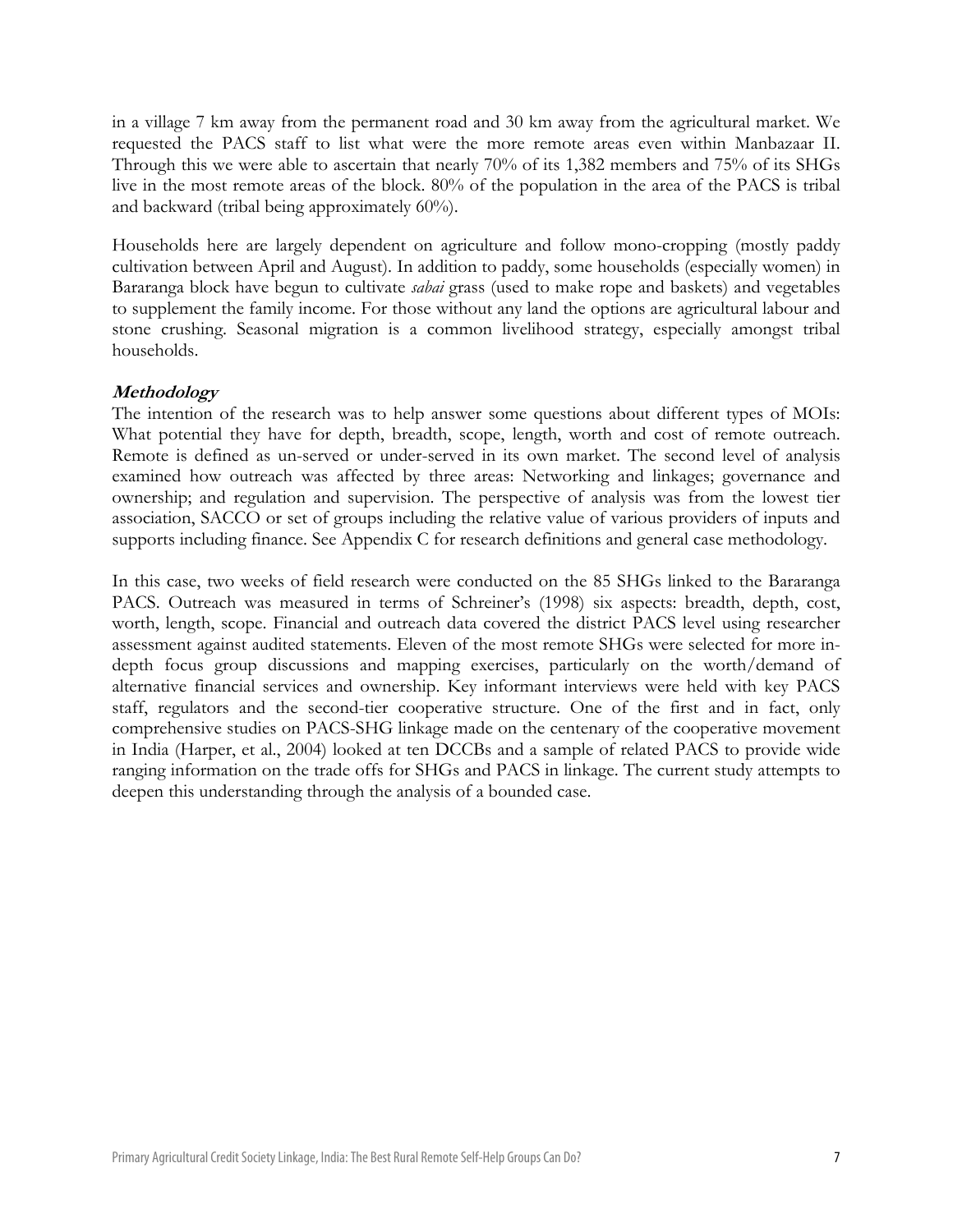#### **Member-Owned Institution Remote Outreach**

#### **Breadth of Outreach**

# Box 1: PACS staff reflections:

"We promote all groups ourselves. We have seen PRADAN's work in other blocks in Purulia with other PACS and are also supported by NABARD in promotional efforts. But no NGOs were available in this block for SHG promotion. We sit with the groups and tell them about the concept of SHGs, we have to visit them regularly at least for the first 3-4 meetings and then join them from time to time to help update their books. But they are so close by, and they spend time here in the branch and if they have any questions we solve them then and there. Our timing is so flexible there is someone at the branch all day, I (the secretary), live right next door. We have taken care to not count SGSY\* groups in our total number as those groups are not active and have only been formed for the purpose of taking loans. The husbands of women members of SGSY groups will tell them to form a group, they take the loan themselves and then do not repay. The group disbands, does not meet regularly. That makes our performance look weak so we don't count these groups at all.

We think SHGs are important because even though there is a universal membership policy for cooperative banks in West Bengal, the quality of membership is poor. Members do not save at all. If you see many of the accounts still have the Rs 1/ deposit that they make 'just in name'. But SHGs save regularly and repay loans on time. They are all in this small local area, and do not have access to any bank so our relationship is informal. Much more informal than with a bank. I (the manager) have met these people, seen their children grow up. It is different with the banks. The bank is considered an organization for the rich, something too big for small people. PACS is small, informal. Sometimes they can come to my house late in the evening and demand a loan and I have to give it. They only receive the loan after being rated but we do not rate them regularly because that is a big exercise and we are few. So we only rate them when they ask for a loan especially a big loan. But we are the ones who help to update the books. They come to us every now and then to take our help. So we know if their savings and loan repayments are regular."

\*Swarna Jayanti Gram Swarozgar Yojana is a Government of India credit cum subsidy scheme aimed at providing self-employment through microenterprises for rural people living under the poverty line.

Given the above context and NABARD's promotional support, it is perhaps not surprising that even a remote and poor district such as Purulia is seeing strong growth rates in SHG linkage. Of the 1,400 households in the local population, 98% are members of the Bararanga PACS due to the state government's policy of universal membership. More than 55% of the population is savers with the PACS and 27% are borrowers. At the time of study, there were 85 SHGs linked with over 16,000 members, largely female (not including SGSY groups).

This growth is reflected at the DCCB level. The SHG savings portfolio is growing at nearly 70% (average growth rate between years 2004-2006), while loans disbursed are growing at a rate of nearly 47%. Earlier heavy promotion of groups led to growth but poor recovery rates. These have improved since the Purulia Central Cooperative Bank began focusing on consolidating growth. This strategy has helped in lowering default rates, which were greater in the year of high growth and have improved at a lower growth level. Conversations with staff revealed that increasingly the PACS focus has been to contain risks of a fast growing loan portfolio by stepping up the emphasis on recoveries rather than forming new groups. At the same time they attempted to work on the ratings system. At their level, they have not yet found it possible to bifurcate reporting on SGSY and other groups, mainly because not all PACS follow the Bararanga pattern.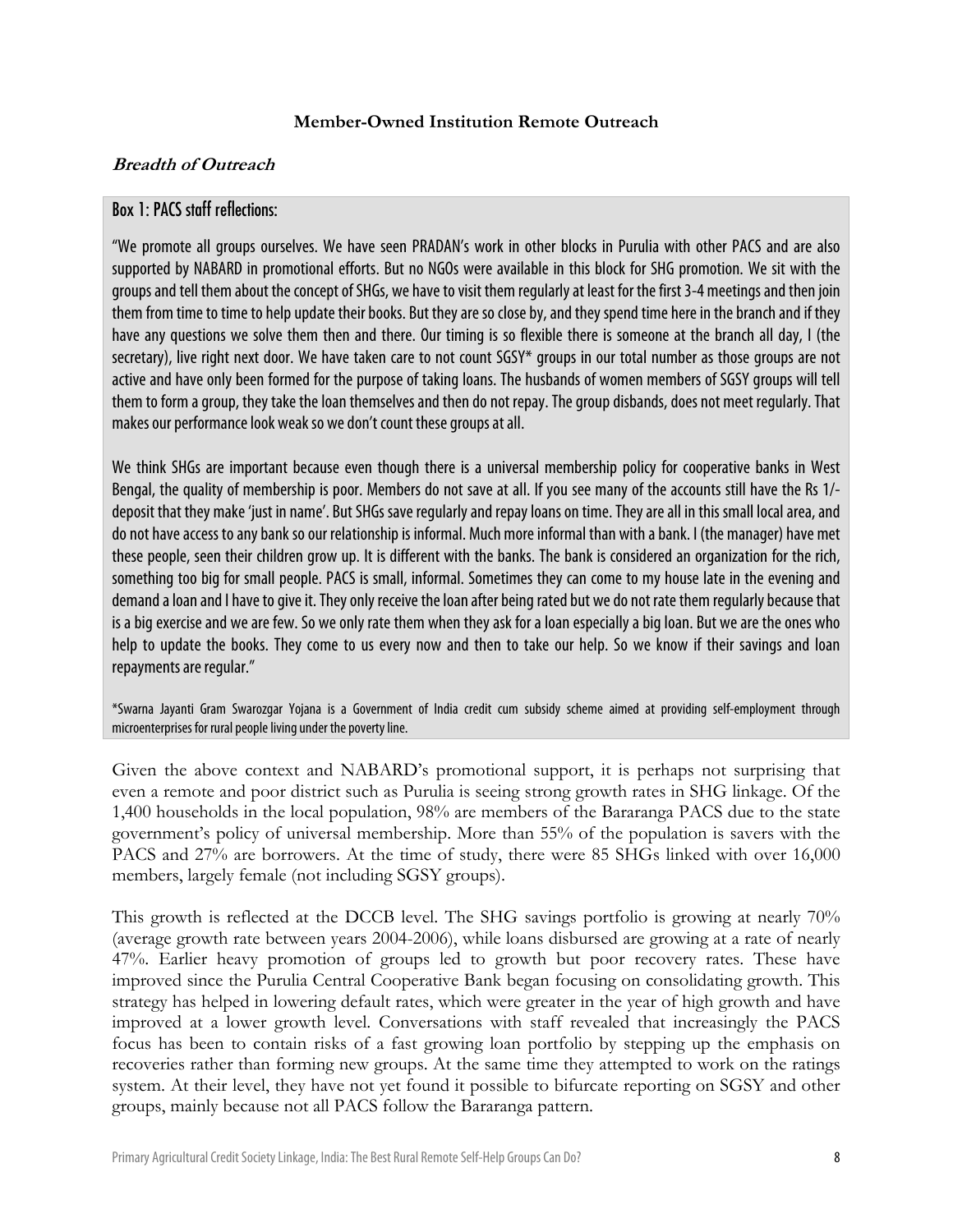| As on 31 March                      | 2004  | 2005   | 2006   | Average growth (%) |
|-------------------------------------|-------|--------|--------|--------------------|
| No. of SHGs savings linked          | 618   | 1.076  | 1.326  | 48.5 $\spadesuit$  |
| <b>Total no. of Members</b>         | 7.044 | 13,221 | 16.067 | $54.2 \spadesuit$  |
| Savings mobilized (in \$ thousands) | 32.6  | 66.5   | 89.3   | 68.0 $\spadesuit$  |
| No. of SHGs credit linked           | 235   | 287    | 341    | 20.4 $\spadesuit$  |
| Total no. of borrowers              | 3.305 | 3.504  | 4,310  | 14.5 $\spadesuit$  |
| Loan disbursed (in \$ thousands)    | 82.6  | 141    | 173    | 46.6 $\spadesuit$  |
| % of recovery                       | 60%   | 60%    | 82%    | $Mean = 67.0$      |

Figure 5: Purulia District Central Cooperative Bank: Status of SHG linkage

Purulia Central Cooperative Bank, 2006

# **Depth of Outreach**

# Box 2: Staff reflections:

"We cannot be too deliberate about who to include who not to include in the groups. It is the choice of the villagers—they decide how they will form into groups. But we are seeing over time that the rich and middle class are just not interested. It is the poor and the very poor who come forward. We only encourage that as far as possible groups should have members from the same status of households. NABARD encourages same caste groups. But it is not possible to be very consistent because sometimes when the first groups are formed and they are short of members from their own caste then the other caste women join it. It is the same with women of different economic status. Also in those areas where there is a lack of arable land these lines are blurred. In Namopara (a hamlet in one of the sample villages) tribals and mahatos, who would traditionally be considered of different economic and caste status, are now both working as stone cutters. They are all poor. We understand these things so we let the members decide as and when the group is being formed".

# SHG Members from Sonkura Village:

(Member of male SHG): "In this village the biggest problem is not being able to have latrines. The village road is so bad the delivery truck cannot come here. It is too heavy, it will get stuck. Government officials refuse to come here. It does not matter if you are rich you may have a radio, TV but still no latrines. But the PACS manager has been coming to talk about SHGs and Kisan Credit Cards. We still cannot get Kisan Credit Cards. Ask the manager why? But at least we have SHGs. The PACS has done good work in promoting SHGs, otherwise who comes to visit us?"

(Member of female groups): "For the first time we can get loans. Earlier we did not know what the PACS was. But then they started helping us form the group. We try to be regular in savings. Whoever can save joins whenever there is an opportunity. If we say savings have to be very regular, on the same day and no delays, the very poor will not come forward. Yes it is difficult for very poor to save, all the four groups are predominantly poor or middle class, but gradually they the very poor are also joining the groups. We tell them to save what they can. They have also recently formed their own group. The saving amount is lower for them. SHG is also doing the same thing a PACS does, but PACS is much larger, has more money can give bigger loans and we can only use PACS service through SHG because we don't have land."

Note: The Kisan Credit Card (KCC) offers a revolving cash credit facility to farmers with unlimited withdrawals and repayments. Credit limits for the KCC are based on operational land holding, cropping pattern and scale.

Bararanga PACS in Purulia is located near the border of another extremely poor district—Bankura Purulia itself is the poorest district in West Bengal (lowest per capita income) and in fact one of the poorest in India with 43% of families living below the poverty line (Government of India, 2004).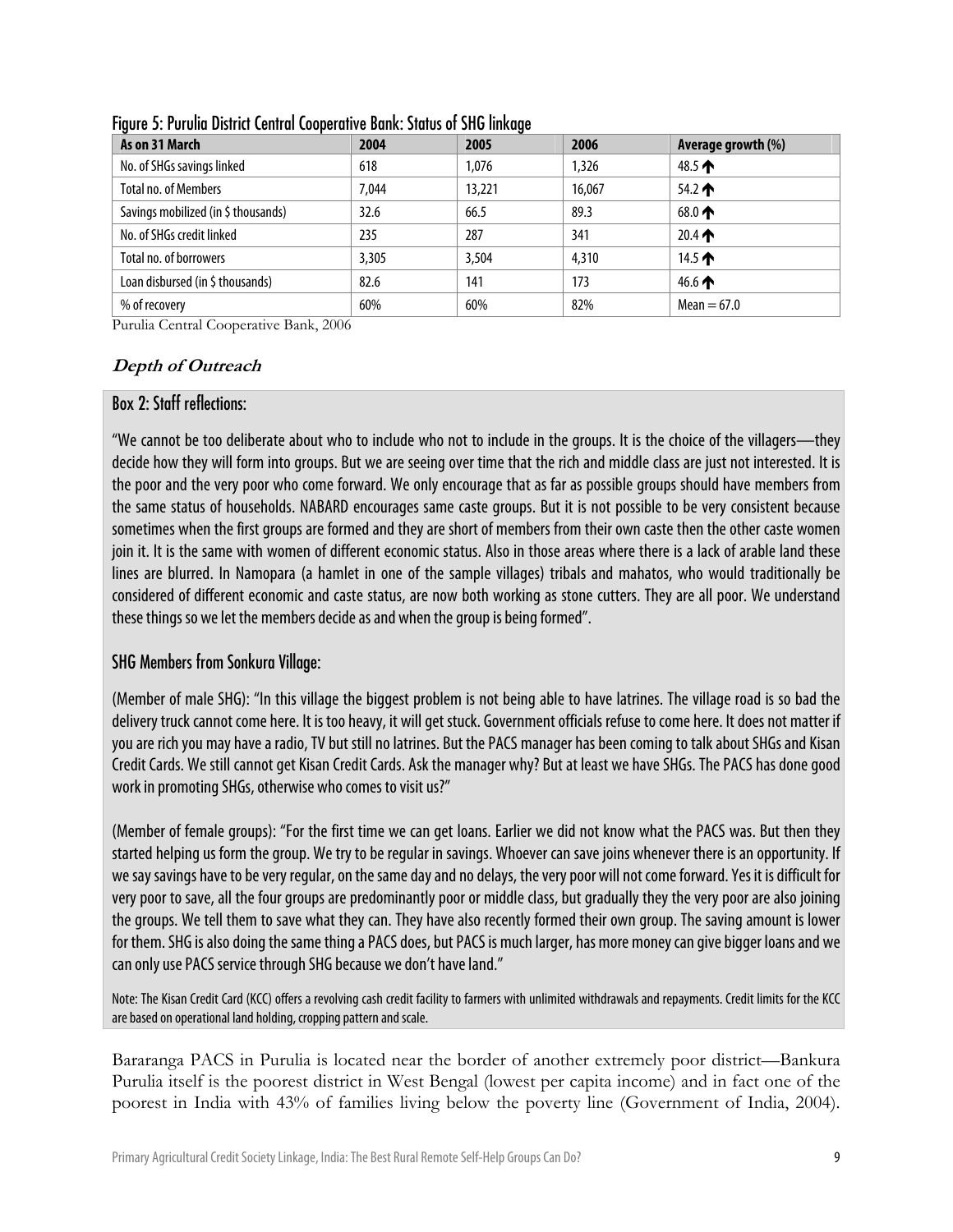There are 130 PACSs in the district. Households here are largely dependent on agriculture and follow mono-cropping (mostly paddy cultivation).

Of the local population, 80% is tribal and scheduled castes. Interestingly, the SHG linkage has not only increased the percentage of poor women in membership, it has caused an increase in the number of individual women in the general membership as well. In most cases, these were women relatively better off with land in their own name, who were too rich for the SHGs but who got the idea of being members of the PACS from the SHG women. This also no doubt has much to do with PACS staff getting used to bringing new constituencies into their membership.

Wealth ranking exercises with randomly selected groups in the PACS's area indicated a 20–50% presence of extremely poor clients in 70% of the groups. This would seem to indicate that the representation of very poor households in SHGs is more than proportionate to their presence in the overall village population as the percentage of extreme poor households in the overall population of the selected villages (Darkidowa and Sonkura) was 10-15%. The remaining groups were either entirely made up of extremely poor households or entirely middle class. Officials said that promoting group growth was costly in these remote areas due to the extreme poverty, low density of population and high migration. These rates are typical. At the national level it is estimated that only around 50% of members of SHGs are poor and indeed a very limited number are very poor (EDA Rural Systems & APMAS, 2006).

## **Length of Outreach**

For the PACS and the system in general, the linkage is clearly attractive. Compared to the overall performance of the PACS, the SHG portfolio comprising 85 savings linked SHGs is particularly well performing. The repayment rate of 90% from SHGs is considerably higher than the 60% repayment rate for the PACS overall as is the 82% for DCCB SHG portfolio higher than its 57% overall repayment rate. See Appendix D for a summary of key financial ratios.

Operational Self Sufficiency is 97% despite the low number and low growth rates in the SHG program—largely because of the low costs, especially personnel costs that the PACS incurs to promote and maintain SHGs. To calculate operational expenses assumptions were made on the basis of personnel days expended by staff involved in the SHG program over one year to SHGS. Travel and administrative costs were calculated proportionate to the percentage of SHG loans in the overall loan portfolio of the banks. Typically the highest investments are made just before March (financial year end) in promoting new groups as also on follow ups for repayments. However this PACS also incurs higher costs around the months of June-July when farmers require short-term (12- 15 months) credit, and December when the general recovery drive and loan disbursements are on which helps to mitigate travel costs of SHG promotion. Paddy is cut in November, but because of the poverty in the area they sell the paddy quickly in December rather than keeping it until cultivation season when they can get a better price for it.

Operational expense ratio is a low 1%. Low personnel costs help keep operational costs low. Annual salaries (such as \$222 for the senior manager) do not attract the best local talent—which in remote areas is limited in any case. To some extent, cost control at the expense of quality services and appropriate risk management is keeping the PACS afloat. The medium-term impact of cost cutting is likely to be on quality of the groups.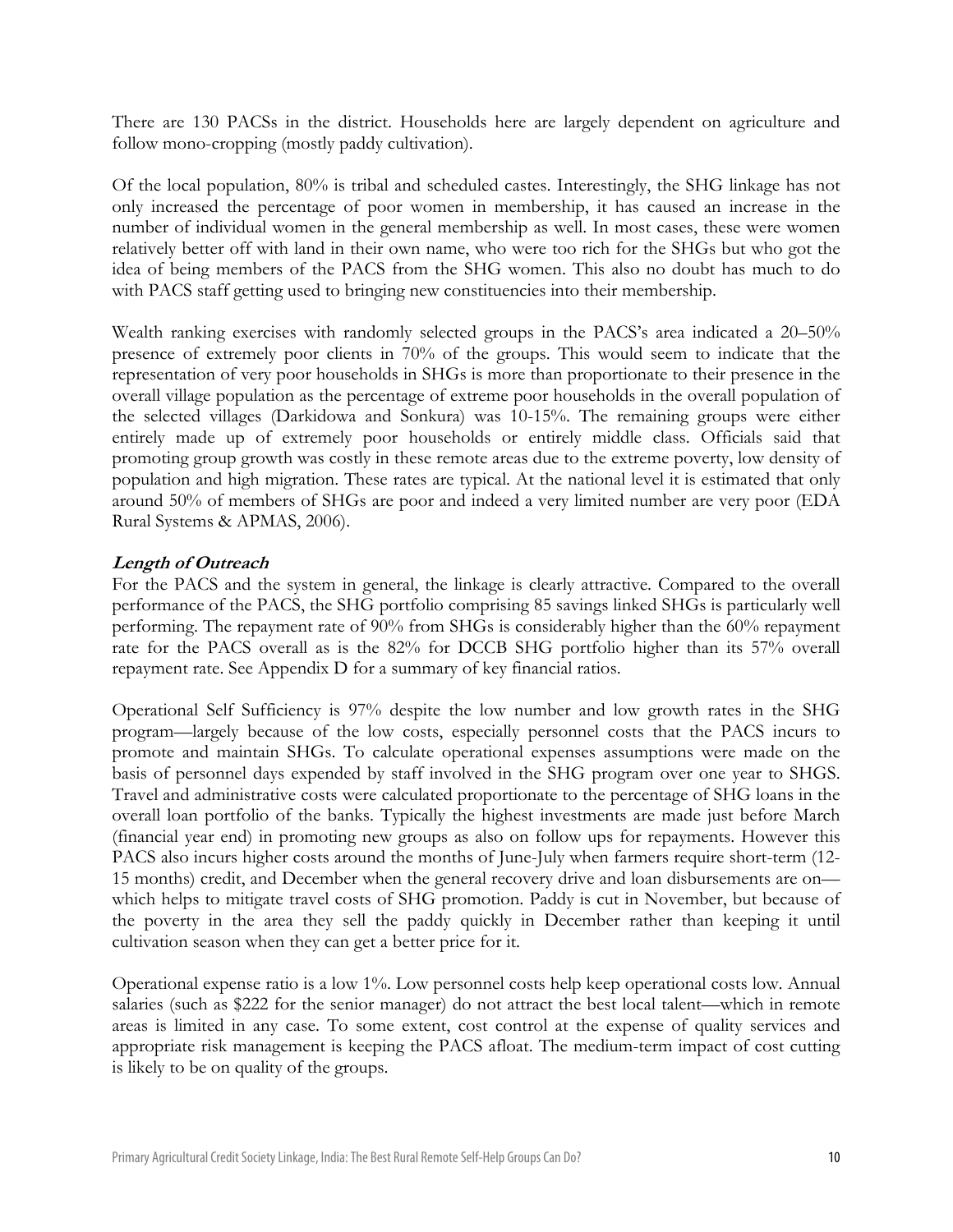As a new asset class, the SHGs help to balance some of the risks of a portfolio largely comprising agriculture loans. Further, SHG deposits in the Bararanga PACSs are growing at a rate of around 100% per annum. This has nearly doubled the PACS outreach. SHG savings now form 25% of the PACS' deposit base, a cheap source of funds for the system and critical for the system's liquidity shortages. The funds are cheap and overall the expense ratio for the SHG product line is fairly low. While this PACS and the Purulia DCCB are eligible for NABARD refinance, the DCCB itself is promoting a 'deposit mobilization drive' amongst PACS in the region.

On the face of it, the Bararanga PACS is performing well. The PACS which is a 'C' grade PACS is operationally sustainable at 99%, and the SHG "product line" is well-performing and financially feasible. In selecting the PACS with high SHG linkage we found no direct relationship between audit grade of the PACS and breadth of SHG outreach. For the first time in 30 years (since its registration in 1976) the PACS is in profits. But it has yet to write-off accumulated losses, and as a system PACS (as many as 40%) are not really viable to date. Additionally since PACS were essentially viewed as credit dispensation agencies within the system, there is more of a credit culture than savings mobilization within the PACS. These factors along with the lack of deposit guarantees in the case of societies (not including cooperatives registered as banks) makes for an institution not inherently well suited to deposit taking.

Interest rates for the PACS are still low. With an 11% financial cost ratio, interest rates need to be much higher than current levels, which range from 10% (for agriculture loans) to 12% (for SHG loans), in order to provide the necessary margins. However despite liberalization of interest rates for PACSs, fear of competition with local commercial banks tends to keep rates low.

The problem extends to the fact that despite being the foundation of the cooperative system PACS face the lack of autonomy and capacity to undertake business planning in a very structured way. Any push to consolidate or grow emanates from above. Any goals or targets are based on recommendations of largely the DCCB which is the direct source of finance, rather than being based on local reality or potential.

## **Scope of Outreach and Member Demand**

SHG along with other informal, local services are used widely for various livelihood and life-cycle needs. Focus group discussions with members of SHGs also revealed the value of the SHG as a place to regularly keep savings, from where members could get small amounts of money as and when required, in a timely manner and with minimal paperwork.

On the demand side there is considerable interest to link with PACS. The focus groups with SHG members showed their preferences for different features. The perceived value of PACS is high, especially for more remote SHGs. The PACS is seen as offering low interest rate loans, and loans larger than those available from SHGs. The PACS wins against the nearest commercial bank due to its geographical proximity, convenience and accessibility (flexible operating hours, door step banking) and because of familiar locally recruited staff. SHG member households would usually have at least one member of the PACS so awareness of its services is high (universal membership policy). The PACS is also seen as dependable because of its image as a 'government' agency.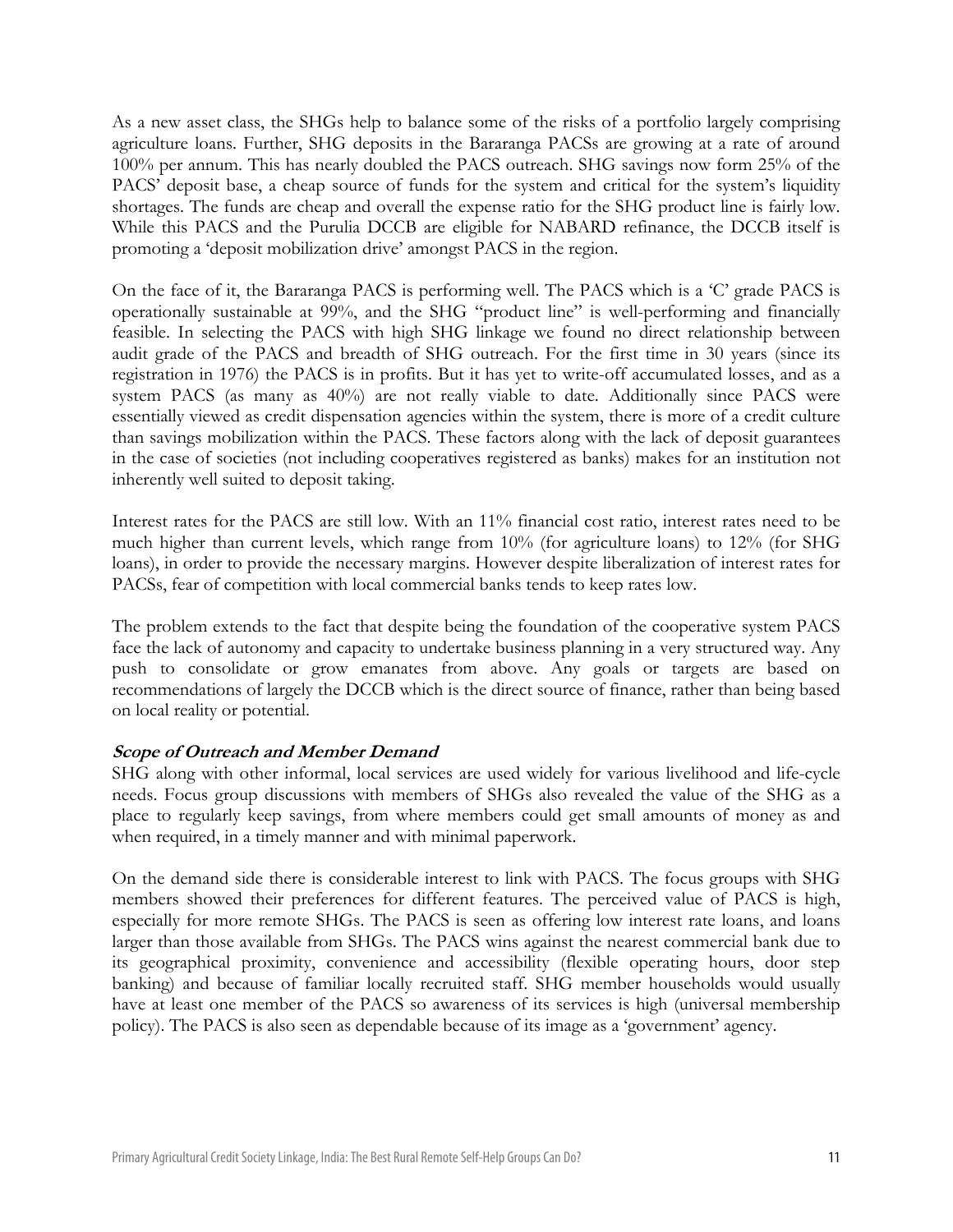| <b>Source</b>                                          | Amount (Min.,<br>Max., Avg.)                | <b>Term and</b><br>frequency<br>of payment                   | <b>Uses</b>                                                                                                                      | <b>Nominal</b><br>interest rate,<br>fees, forced<br>savings | <b>Within</b><br>walking<br>distance | <b>Other</b><br><b>Conditions</b>                                                                                                     |
|--------------------------------------------------------|---------------------------------------------|--------------------------------------------------------------|----------------------------------------------------------------------------------------------------------------------------------|-------------------------------------------------------------|--------------------------------------|---------------------------------------------------------------------------------------------------------------------------------------|
| Moneylenders/<br>Landlords<br>(do not lend to<br>SHGs) | Ranges US\$50-<br>200 approx.               | Not fixed.<br>Payment of<br>interest at<br>least<br>annually | Life-cycle expenses,<br>expenses for migration, and<br>for working capital for<br>agriculture                                    | 120%                                                        | yes                                  | Collateral - land deeds<br>for larger loans;<br>household goods for<br>smaller loans (not<br>always proportionate to<br>loan amount). |
| <b>Friends and</b><br>relatives                        | Ranges US\$ 50-<br>250 approx.              | Not fixed                                                    | Flexible but largely taken<br>for small consumption and<br>life-cycle events.                                                    | <b>Usually free</b>                                         | yes                                  | No collateral                                                                                                                         |
| <b>SHG</b>                                             | Ranges US\$ 50-<br>250 approx.              | 1 year $-$<br>monthly<br>payments                            | Completely flexible. Some<br>SHGs did not allow the<br>funds to be used for dowry.                                               | 15-18%                                                      | yes                                  | Savings - Contribution<br>rules (US\$0.33-0.44)<br>per month.                                                                         |
| PACS                                                   | Up to 4X of the<br><b>SHG internal fund</b> | 1 year and 2<br>year, One<br>time<br>payments                | The PACS had provided both<br>one year term loans and<br>two year term loans<br>depending on the age and<br>amount to be repaid. | 12% Term loan                                               | no                                   | Full internal funds of<br>SHGs in some cases<br>(especially new groups)<br>are kept at the PACS<br>level. Interest is paid.           |
| Commercial bank                                        | Up to 4X of the<br><b>SHG internal fund</b> | One time<br>payments                                         | New SHGs (>1 year).<br>Mature SHGs (>5 years)                                                                                    | 9.5% term loan<br>for SHGs                                  | no<br>$(8 \text{ km})$               |                                                                                                                                       |

Figure 6: Alternative Financial Services

The nearest bank branch was about 8-10 km away, but the above mentioned factors were enough to swing SHG preference even though the interest rate on SHG term loans was 2.5% cheaper than at the commercial bank. SHG members also felt that banks are for the rich who can understand the more complex procedures and paperwork. Convenience and liquidity, or ready access to savings and internal funds were the key deciding factors for financial service choices.

# Box 3: Discussion with members of the Sabarmati Group

This was a group composed of extreme poor members. Their monthly savings contribution is US\$0.44 each (10 members) making an average contribution of US\$4.40. These members have been saving regularly for two years now and after the first year of their operation they received a loan of US\$111 from the PACS. Two members of the group divided this loan between them as the others had no need for a larger loan. For these two members however the loan was critical. For the first time in many years they repaid old loans they had received from landlords, released their small plots of land and this year cultivated the land themselves. Previously they cultivated these lands (which were in fact their own) for the landlord in exchange for in kind (paddy) remuneration.

The groups Karunamoi and Anandmoi took loans from the PACS to lease land which was already cultivated with sabai grass. The loan amount was US\$555 per group. All group members of these seven to eight year old groups divided the loan amongst themselves. The sabai grass was harvested and sold in the local market by the group. Profit was immediately distributed to the group members. The group made a US\$266 profit each on the whole enterprise.

The main service proposition of the PACS is really the higher loan amounts, useful especially for investing in new enterprises. For example, group members setting up a *sabai* grass joint enterprise did not have enough money in the SHG but managed to leverage their internal fund savings for a larger loan in the ratio of 1:2 from the PACS. They have repaid and are now looking to get a still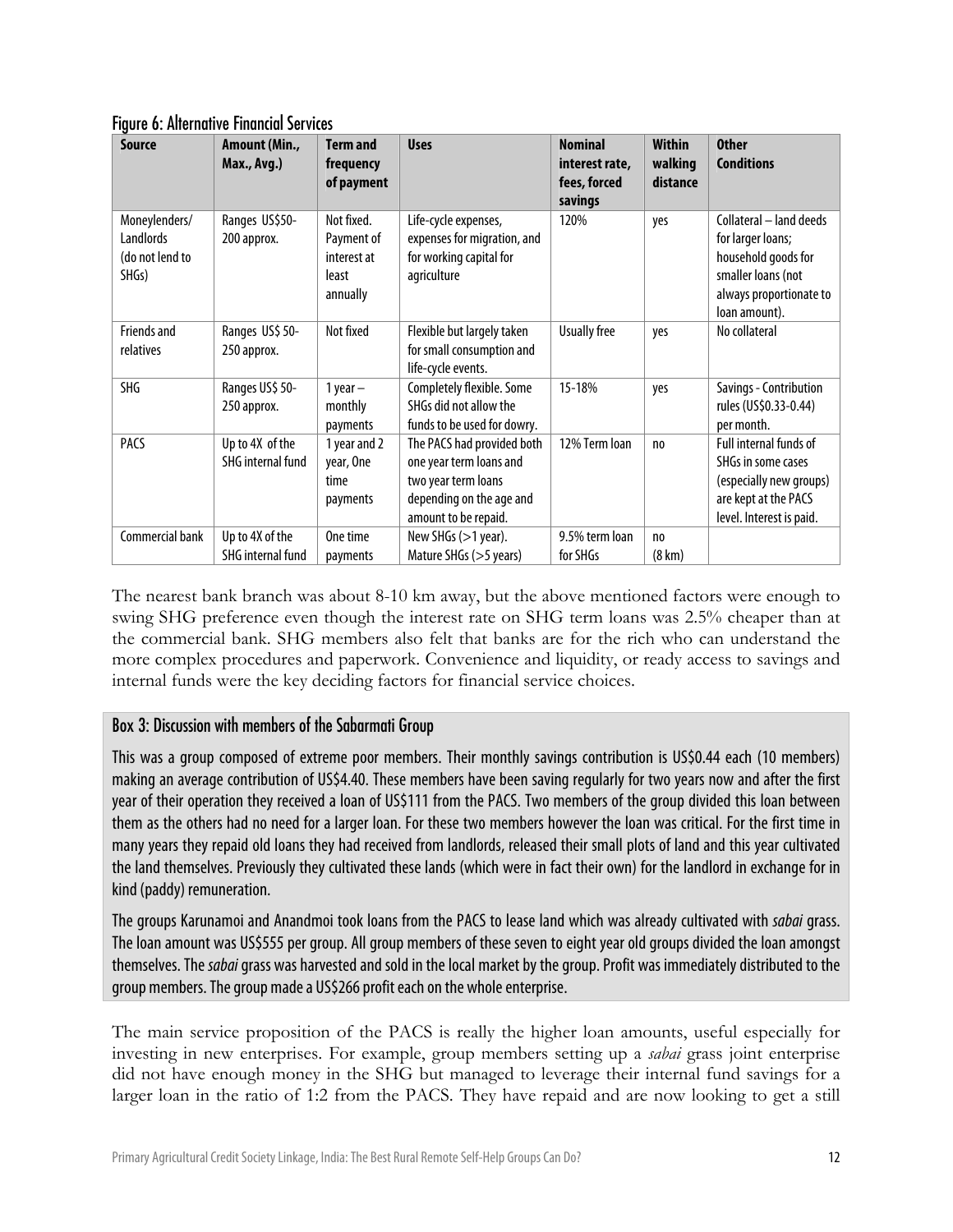larger loan to purchase a bus which they will manage also as a joint enterprise. Fairly mature SHGs (more than four years old) have already leveraged their internal funds by up to three times to raise PACS loans, although achieving this was slow, with initial loans being as little as eight-tenths of the internal funds of the SHG. Remote SHGs therefore get access to services that they believe are otherwise expensive or inaccessible.

#### **Summary of Rural Outreach**

The PACS-SHG linkage has succeeded in expanding one of the most rural financial institutions even further remote and deep. Growth has been quite aggressive, in terms of members, savings and loan portfolios averaging close to 50% per year. This is partly made possible due to low operational costs through local personnel. However, both growth and cost control may be compromising the quality of the groups in terms of repayment and risk management. While remote groups clearly value the proximity, local staff, liquidity and larger loan amounts with PACS, the service is only marginally better than their own SHGs. More mature SHGs, even remote, reach a glass ceiling for leveraging loans against their savings at which point other financial services become much more attractive.

# **What Has Enabled This Member-Owned Institution to Achieve Remote Outreach?**

#### **Linkages and Networking**

Linkages have been an important part of expanding reach into rural areas for Purulia: 98% of the local population is members and more than half save, indicating a level of trust in the institution. SHGs easily access loans from their internal fund largely for consumption and some livelihoods needs. The larger loans from the PACS enable SHG members to consolidate previous debt, diversify livelihoods and in some rare cases male members of SHGs have used the SHG loan to provide repayments against agricultural loans. This was previously an issue due to some problems in the repayment schedule for agricultural loans of both PACS and the local commercial bank.

However, long-term sustainability of this model is threatened by liquidity issues that jeopardize the PACS system at all levels. The value of ownership felt by members will not be enough to hold them or to provide adequate accountability for a risky system. While the linkage between PACS and SHGs has been important for reaching into rural areas, the linkage itself is not enough. Significant barriers exist to scaling up SHG linkages even further. The first and the most immediate of these is liquidity. While larger loans are the main draw for SHGs, these are still sometimes difficult to access. Many SHGs despite being mature and having returned their loans on time find it difficult to get second larger doses.

Some PACS still retain SHG internal funds, in spite of member demand and NABARD guidelines stating that internal funds are not required in a bank or cooperative to determine loan levels. In a less remote area, where choice of service providers was greater and member awareness perhaps stronger, an SHG promptly removed its savings from the PACS and transferred both its savings and loans to a nearby commercial bank branch. In the more remote Bararanga, SHGs are restricted due to lack of options. Here also the PACS kept a large proportion of internal funds, especially for new groups, continuing to service even small loans for SHGs—something that would typically in a bank linkage format be serviced at the SHG level. Servicing loans to SHG members directly while still keeping transaction costs low is perhaps less of a problem for PACS, located as they are very close to where members live. However this may vary from region to region and is against the overall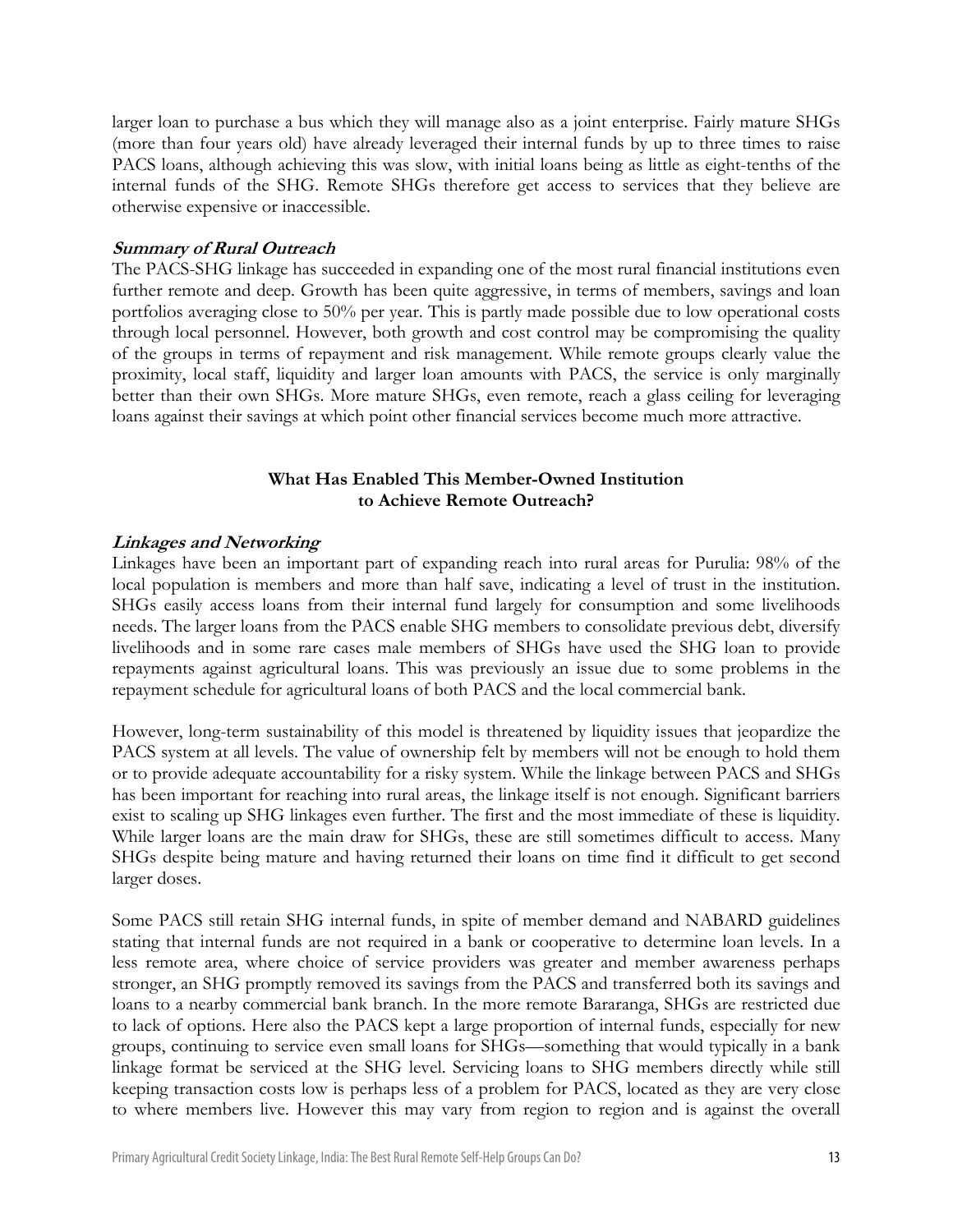design of the SHG bank linkage program. In the case of the Bararanga PACS, this is more a misinterpretation of rules than any conscious effort to distort them and limit member accessibility to savings.

For the multi-tier system overall, the issue of liquidity is critical. Lack of training and weak financial management has resulted in poor planning and inflexible products for SHGs. It is also linked however, with ineffective liquidity and oversight functions in upper tiers, regulatory and internal control issues and even ownership and governance structures. Also, PACS are discouraged from retaining savings due to their weak internal controls. As much as two-thirds of PACS resources are kept at the upper tier levels, which creates liquidity issues at the PAC level and increases the costs of capital.

In order for the linkage to be truly sustainable, liquidity problems at all levels need to be addressed. This not only helps to better manage risk in the system, PACS would be in a better position to treat SHGs as proper client-members and offer more flexible products.

# **Regulation and Supervision**

A key feature which makes for an enabling environment for SHG linkage in West Bengal is that it allows for primary members to be groups that are not registered as societies or cooperatives (i.e. SHGs can be members of cooperatives). This offers some interesting advantages (see section on Ownership and Governance) one of which is an opportunity for SHGs to be registered entities. Additionally, and to ensure member ownership, the Act provides for "one member, one vote", as against "one share, one vote" elsewhere in the country in order to avoid the risk of large (rich) shareholders dominating the cooperatives.

This regulation is part of a move to strengthen and formalize the sector. The relatively new Andhra Pradesh Mutually Aided Cooperative Society Act (1995) (already in place in as many as nine of the 25 states of India) attempts to professionalize the SHG movement by encouraging divestment of State shares in co-operatives and graduation of SHGs through federation to become regulated entities. Other aspects include special audits, revised MIS, streamlining of the three-tier system, conditional capitalisation, etc. (Government of India, 2005). Reducing risk in the sector is essential for the longer term. On the other hand, questionable regulatory restrictions that exacerbate the liquidity problems need to be challenged. Current regulations limit PACS from borrowing from other sources. As a result, PACS will face a major challenge in addressing the fast growing liquidity needs of SHGs.

The regulation and supervision of the SHG–PACS linkage system suffers from multiple layers of inadequacy. The CCS itself "is said to suffer the problem of dual control. It also suffers from a surfeit of rules and no regulation. It suffers from too many supervisors and no supervision. It has too many owners and no ownership" (Price Waterhouse Coopers, 2006). The CCS is regulated both by state laws as cooperative societies and bank laws for banking business. However, PACS are not regulated by the Banking Regulation Act thus leaving them under the regulatory purview of the state, which in cases such as the current PACS is also partial owner of the cooperatives. "This in the past resulted in a number of restrictions on the managerial and governing autonomy of the cooperatives" (Zacharias, 2005). Reforms are now on the anvil for the CCS (See Appendix A) and this is possibly an ideal time to see how a stronger space can be carved out for SHGs in the overall system.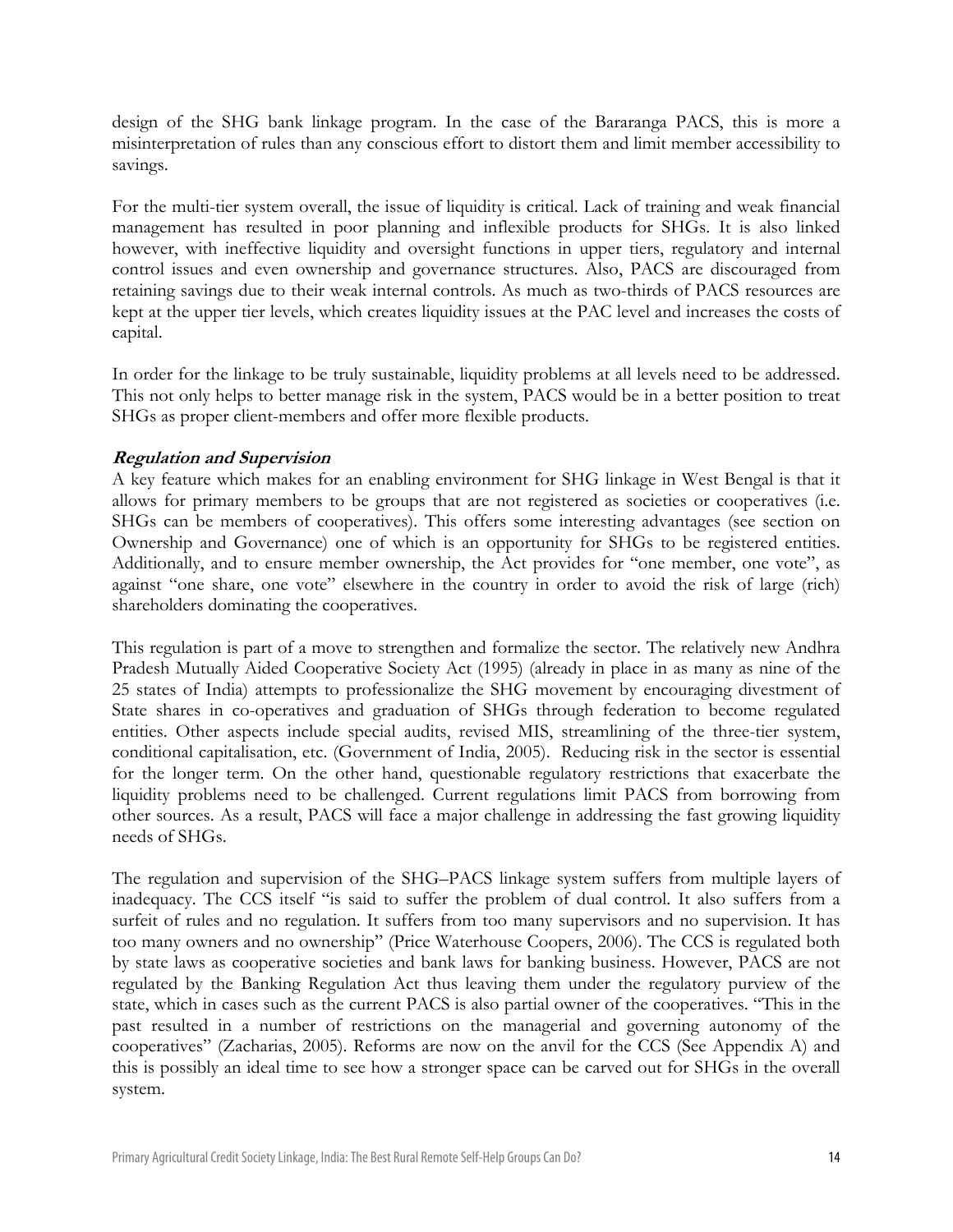The systemic weaknesses of the CCS limits the scope of products and services that can be provided to the SHGs. Due to weak compliance with prudential norms, cooperatives are not encouraged to actively increase their deposit taking. This was of particular importance as the PACS are relatively less secure, in that it is optional for them to register under a deposit insurance scheme of the State. Many PACS are also ineligible as they do not meet certain eligibility criteria. In an all-India study, which included West Bengal (Harper, et al., 2004) 50% of the 181 District Development Managers (NABARD officers) who answered the question on deposit insurance stated that deposits with the PACS in their DCCB were uninsured, and a further 7% said that the insurance scheme was inoperative. Only 43% stated that deposits in the PACS were insured. The sample PACS for this study was one where deposits were uninsured. As a result services such as insurance, etc. cannot be provided through the PACS. Also PACS are not allowed to borrow from sources other than the upper tiers. Liquidity therefore becomes a problem as does by extension the length of outreach in the context of SHGs.

A form of self-regulation by upper tiers provides on and off-site supervision but it is done on a sample basis. Supervision is weakened by the poor quality of audit and accounts. NABARD requires performance to be assessed and graded by the Directorate of Co-operative Audit with a clear rating system. Whereas A and B grading indicated financially sound position and better financial management, C indicates average and D poor financial status. The Directorate also appoints auditors chosen from a list of accredited agencies. Compliance with this current system remains a problem. While we did repeatedly ask for a current and past record of the ranking, none was available. Therefore, neither the DCCB management nor the PACS itself really was in the habit of assessing performance or changes in performance over time. Accounting and bookkeeping was still lacking in basic requirements.

The management of information systems is extremely weak in the PACS as also in relation to the SHGs. No internal reports such as relating to loan repayments are available. Transactions were highly risky, always in cash, mostly managed by one staff member rarely transferred and largely without random checks on cash amounts or any other checks and balances.

The bottom line however, is that the PACSs offer strong potential for outreach in remote areas for SHGs. In such regions, a locational advantage and local staffing makes them trustworthy for SHGs and competitive as a relatively low cost model. How best can the system promote and secure this outreach?

## **Ownership and Member Governance**

#### Box 4: Recovery drive visit of Bararanga PACS

For the first time in the Bararanga PACS the Secretary reports loan delinquency in two non SGSY SHGs. Staff suspects both of them have been affected by the SGSY program. We visited one of these SHGs, a one and a half year old group, to understand the real issue. PACS staff says they have had troubles with this group from the very beginning. On the occasions they wanted to meet with the group, even before they took the loan, the group members would make some excuse and not attend meetings. But the office bearers were good and the savings were on time so they still provided a loan to the group.

In our discussions with the group, initially group members refused to come forward and admit they had defaulted on the loan. When the PACS Secretary showed them the relevant paperwork the group members started blaming each other. Finally one of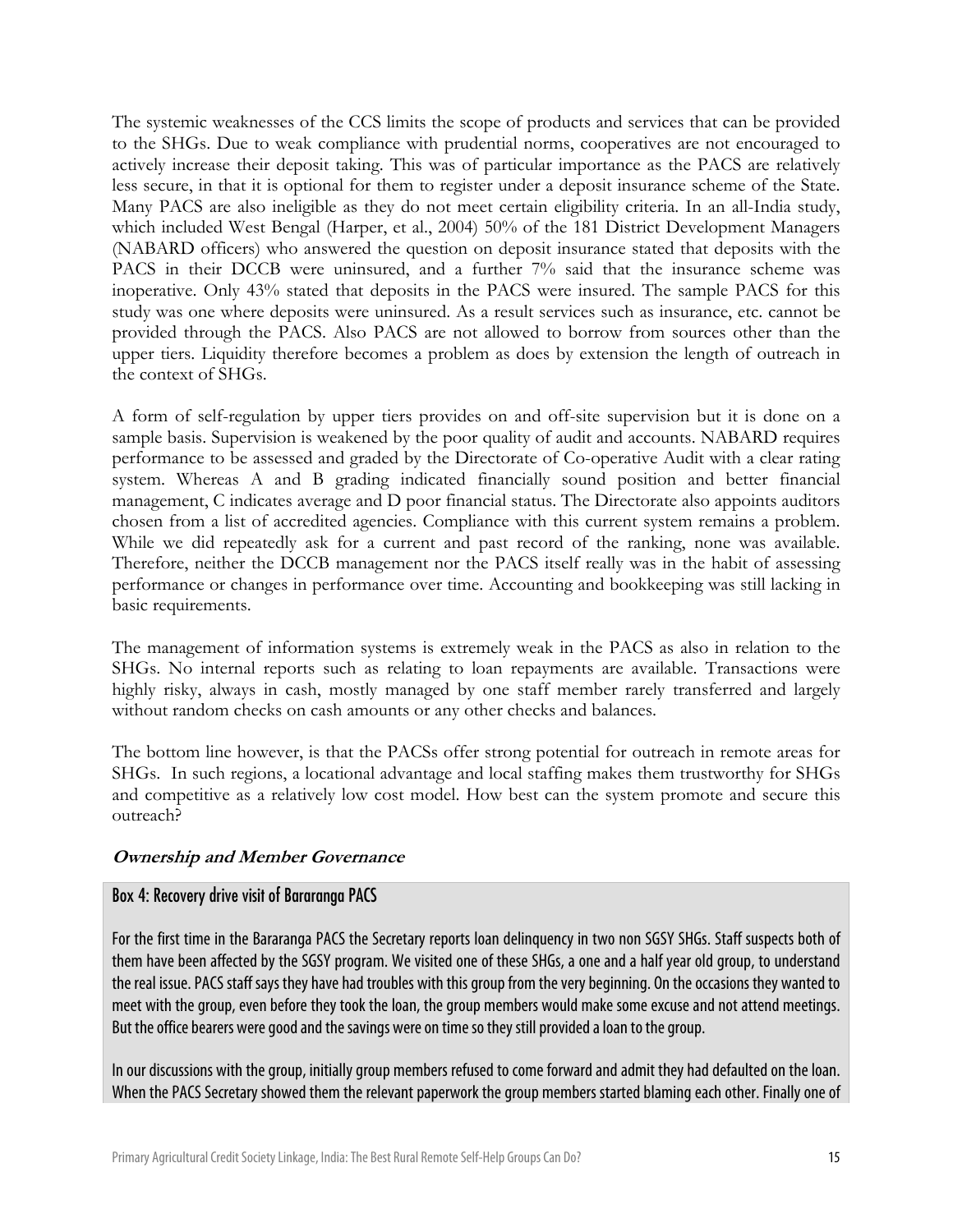them said "Everyone took small loans except her (pointing to one woman) who took ten thousand rupees and told us she would not repay. So other group members also decided they won't repay." Upon being asked who told them about the SHG program and the PACS, she again pointed to the same woman and said 'her husband'. We asked why they thought it was all right to default. They said the PACS can manage without our money – they have many clients. We asked about their savings. They responded and said those are still with the PACS. The DCCB supervisor<sup>[2](#page-18-0)</sup> (who was also present) told them the money that they had not returned was not of the PACS, it was their savings and the savings of other SHGs like them. The woman whose husband had formed the group and taken the loan then admitted, "My husband said this is what happens in all these groups. The government has a lot of money and we form the groups and then take the money  $-$  it is like charity. We did not know it was the villagers' own money. We have to do the same with this SHG." Upon being asked if he had previously been a member of any other group she confirmed he had been the member of a group. We got a loan and we also got a grant with that loan. We asked whether she received the grant up front or after repaying the loan. She said she got the grant and the loan payment together but they cut the interest payment from the loan.

\* The tendency has been to blame everything on the SGSY, the reason for accompanying the PACS staff on a recovery drive

In remote areas, the relative isolation of groups and borrowers from the monitoring institutions, as also the general lack of information on schemes means that borrowers can be easily misled to credit indiscipline. In such conditions even slight aberrations in translating policy on the ground can result in a number of issues. In the government scheme that was being implemented until recently (SGSY) the subsidy is to be given after all repayments have come in on time as an incentive to the borrower (called a back ended subsidy). However, sometimes the subsidy for various reasons is released ahead of time resulting in widespread defaults. In this case despite all care to focus attention on SGSY groups, it is difficult for the PACS to be entirely careful that all SHGs be free of such influence. However it was interesting that only when the SHG realised it was their own savings in the PACS that was being distributed amongst their attitude underwent a change in terms of how they viewed their own repayment behaviour. Is savings therefore a key link in ensuring ownership?

#### **The greatest value derived by members of SHGs was as owners of the SHG**

When asked the question who owns the SHGs all 11 SHGs with whom focus group discussions were held identified members as owners—money borrowed from the SHG would still benefit the borrower as its interest would one day come back to them in the form of a dividend. When asked the question if the local moneylender were to reduce rates of interest to a level that the SHG charged who would they borrow from, this sense of ownership became a deciding factor, prompting them to still prefer the SHG to the moneylender. Focus group discussions with members of SHGs also valued the SHG as a place to regularly keep savings, from where they could get small amounts of money as and when they required it in a timely manner and with minimal paperwork.

SHGs preferred to retain control over a large part of their savings, as these enable them to meet immediate liquidity needs within the group, without the involvement of a formal agency. And the issue is not just one around how to manage liquidity across the system, but about how safe are SHG deposits with PACS.

 $\overline{a}$ 

<span id="page-18-0"></span><sup>2</sup> The DCCB Supervisor a cooperator for over 35 years himself, as indeed many staff of PACS we visited in West Bengal truly believe in cooperative principles of using members' own resources for their own gain.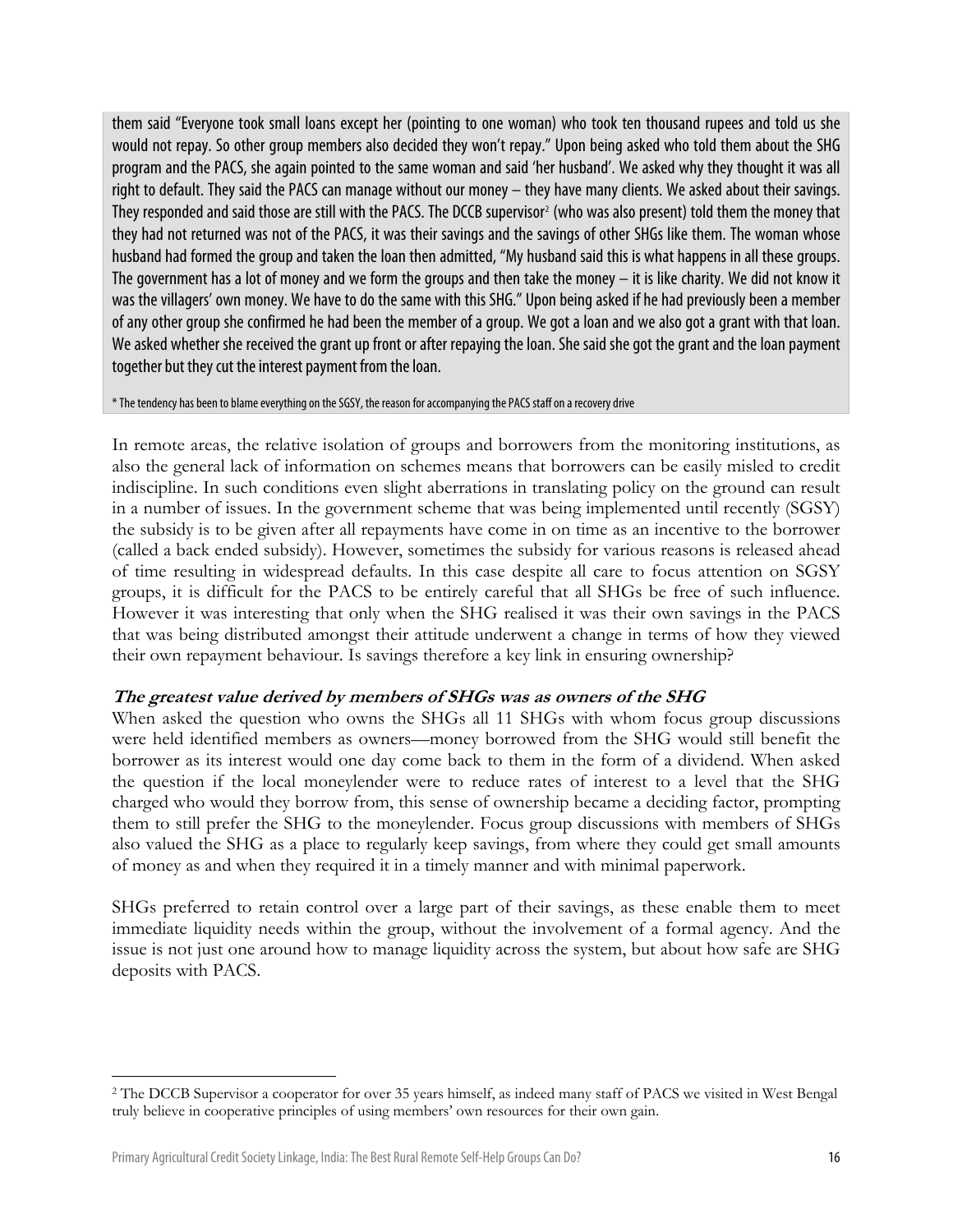## **The greatest value derived by SHGs was as users of PACS services**

Ownership was not a deciding factor for SHGs in choosing PACS over other service providers. SHGs considered themselves users of PACS' services, rather than owners. SHG sense of ownership therefore in the PACS stands in sharp contrast to the sense of ownership within the SHG itself.

Ownership of SHGs in PACS is in fact not well defined. Due to the principal of 'one member one vote' in most parts of the country, primaries are required to have individual members. The West Bengal State Cooperative Act departs from this in allowing groups to be members. Cooperatives in Orissa and Chattisgarh also allow groups as members. Due to certain membership criteria for PACS SHGs are actually nominal members rather than voting members. This is despite the fact that they contribute 25% of the deposit base of the PACSs. Of the groups interviewed, 100% had savings with the PACS and 80% paid share capital, but none were voting members in the PACS.

The lack of clarity around ownership admittedly creates certain specific advantages for SHGs in the PACS system. It enables access to higher loans. In the case of full-voting members loan amounts are tied to share capital contribution—the more the shares a member purchases the more he/she can access. In the case of SHGs, it is linked to internal funds as per NABARD guidelines. According to DCCB staff the current ownership structure seems to enable SHGs to access higher amounts of loans. Pressing for full membership may limit this access as SHGs are not able to pay high amounts of share capital.

On the other hand, it also creates disadvantages for the system in general and SHGs in particular. There is a regulatory interest to contain adjunct membership (time bound, cannot hold office or take loans, can save), given that cooperative societies are only allowed to raise 'member' not public deposits. An extreme case of such an arrangement is PACS where SHGs are allowed to save but not access loans. This is not the case with the Bararanga PACS. SHGs form a distinct interest group in the PACS system, but do not have a say in PACS governance. At times of conflict, such as in the case of a group which wanted to resist depositing their full internal fund with a PACS, the need for a voice in PACS governance in the very least becomes more evident.

Given that in the case of the PACS the SHGs evidently valued quality and timeliness of services over 'the need to own'. The lack of full membership does not seem immediately to limit remote outreach and nominal membership seems to be an adequate temporary operational step. However, the lack of a sense of ownership in the PACS means there will always be a higher risk of default, something savings based institutions limit by repeatedly reminding members that their savings are a stake in the organization, that the organisation's resources are in fact their resources.

In order to fully treat SHGs as customers and ensure their representation in the general body, greater inclusion of SHGs in decision making processes and clarity around the role their savings play, their membership rights including voting and right to a share in profits of PACS is key.

#### **Conclusion**

Is the SHG-PACS linkage viable and desirable as a means of remote outreach? From this case it seems a win-win for both SHGs and PACS, but within the current regulatory, ownership and governance structure PACS are able to offer only a marginally better service than the nearest bank.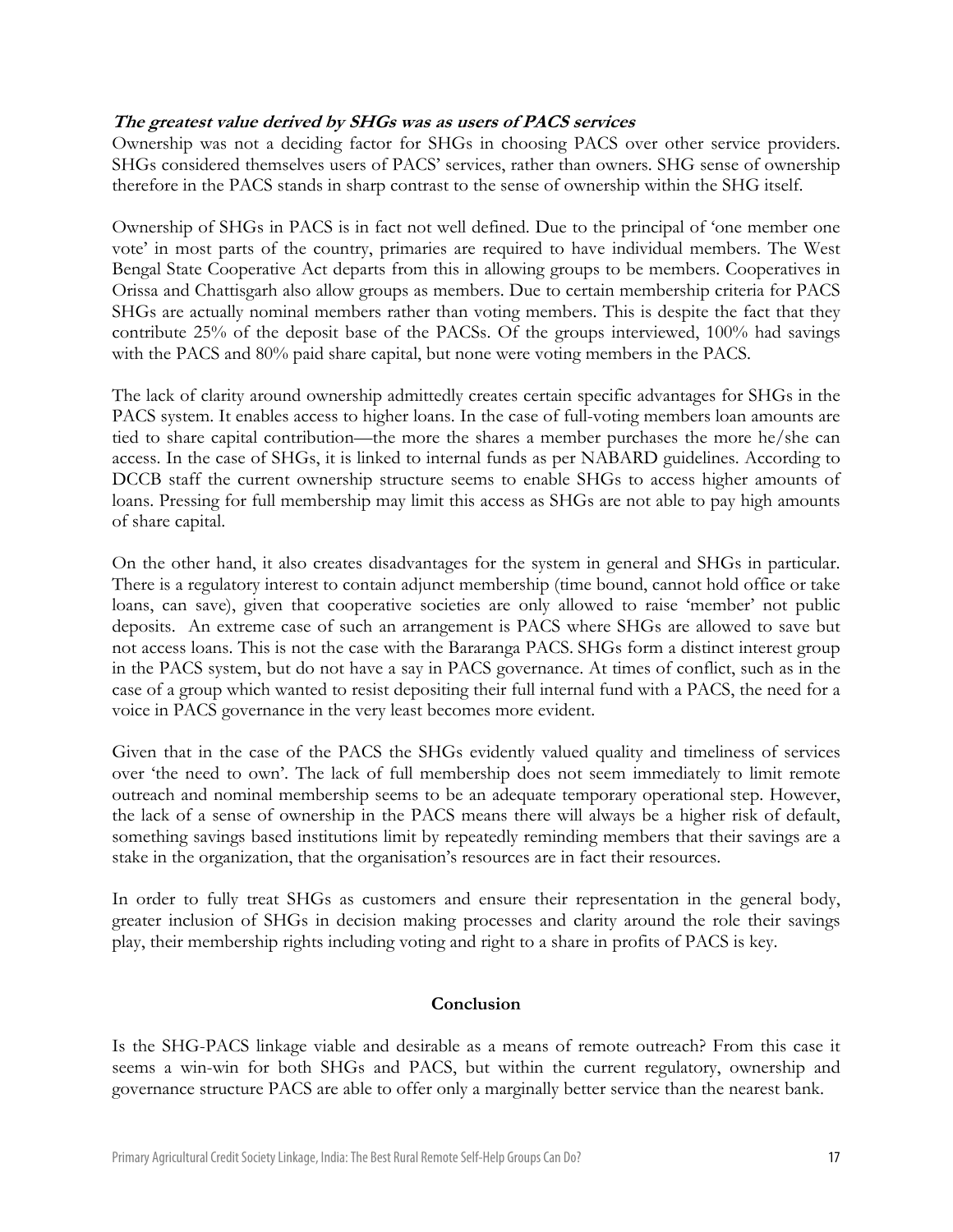In summary, PACS can benefit from a cheap deposit base and can explore a new, profitable and expanding market segment. Harper, et al., (2004) also emphasizes that SHG linkage can strengthen the PACS, by making deposits but more importantly by taking good quality loans and providing women members. SHGs benefit from close access to a broader range of services than is available from local, informal sources including their own SHG. For most of the members with whom discussions were held the SHG account was the first account they had ever held in any 'formal institution'. However, flexible products and safe, reliable access to savings are issues that are dependent on a more financially viable PACS. SHG member ownership is nominal and not a deciding factor for choosing PACS over other service providers. Nor is ownership necessarily enough to ensure effective internal control.

To be a viable linkage model in the long term, the PACS itself needs to be strengthened as a financial intermediary including appropriate regulation and supervision. As a credit institution, PACSs can lower financial costs, improve their liquidity status (with some changes in allocation of resources with upper tiers) and provide a key service to members. However, as a savings institution, PACS are simply not safe SHGs and indeed any client will be placing their deposits with relatively weak institutions that generally do not have deposit insurance and have low levels of capital adequacy.

Overall SHGs are a relatively new idea for PACS, which is still struggling to define the basics of its relationship with them. For example PACS has yet to fully develop and implement a monitoring system which balances the need for SHGs to remain relatively autonomous, while at the same time reduces the risk of this portfolio. In fact to some extent this is a reflection of the problematic intertier relationships within the CCS—which in turn, affects liquidity access for SHGs. The current regulation should encourage movement away from tied relationships with upper-tiers for PACS.

At the same time SHGs are yet to be fully integrated into the PACS structure as owners and decision makers which limits their ability to negotiate for changes. A key issue is also how to ensure transparency in the case of non-member users, (e.g. bringing SHGs into the fold of general body meetings). Regulation can play a key promotional role, helping to define ownership and supervision structure of the linkage. This should allow for a greater role in decision making and access to information by SHGs.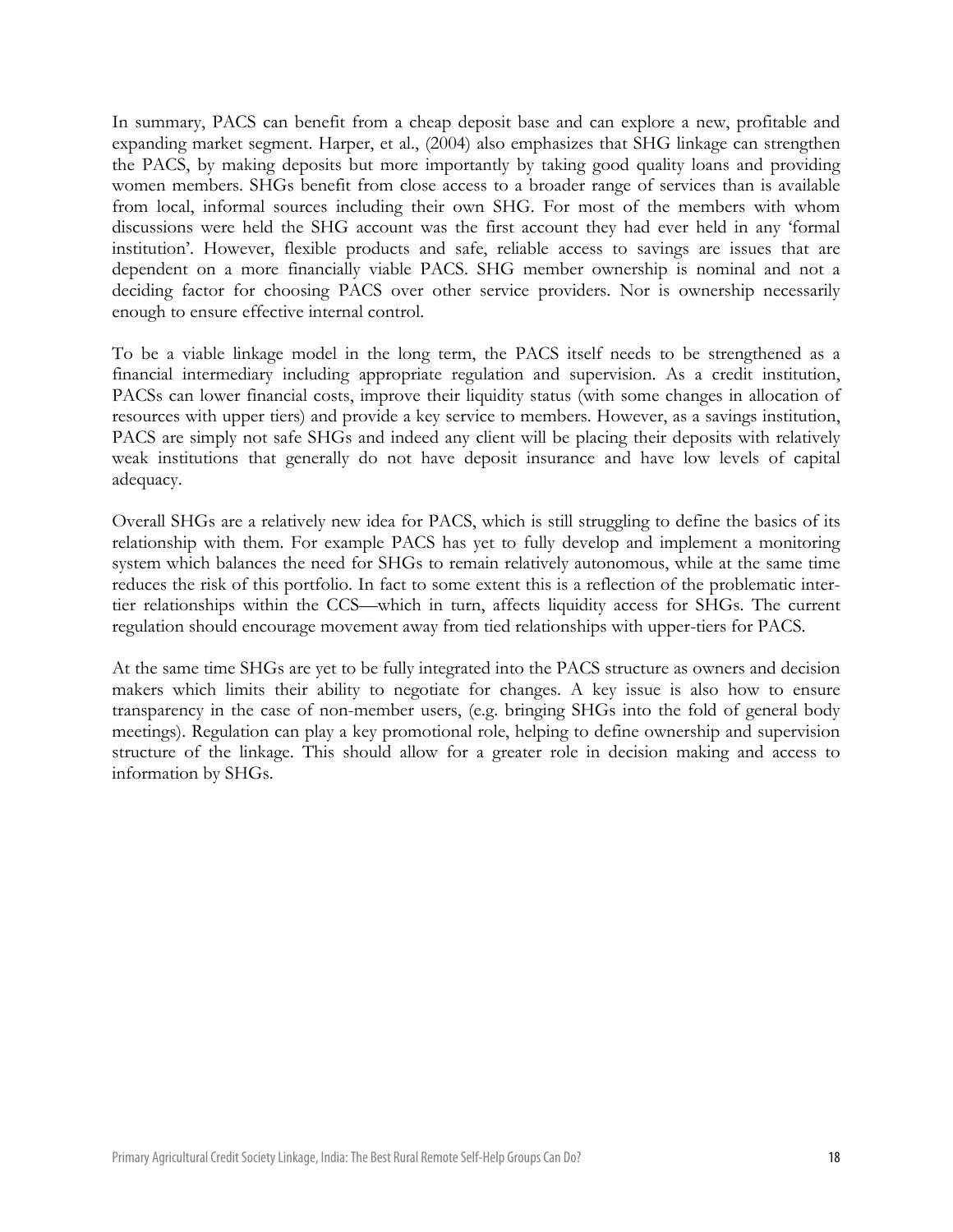#### **References**

- Berkhoff, A. (2003). *Microfinance in rural India: Linking Self-Help Groups to cooperative banks and Primary Agricultural Credit Societies*, unpublished diploma thesis, University of Karlsruhe.
- Burgess, R., & Pande, R. (2005). Can rural banks reduce poverty? Evidence from the Indian social banking experiment. *American Economic Review, 95*(3), 780-795.
- Census of India. (2001). *Rural-urban distribution.* Available: http://www.censusindia.gov.in/Census\_Data\_2001/India\_at\_glance/rural.aspx
- EDA Rural Systems & APMAS. (2006). *Self-Help Groups in India: A study of the lights and shades*. Gurgaon: EDA; Hyderabad: APMAS.
- EPW Research Foundation. (2007). Rural credit structure needs genuine revitalisation. *Economic and Political Weekly, 42*(20), 1802-08.
- Ghate, P. (2006). *Microfinance in India: A state of the sector report, 2006.* New Delhi: CARE, SDC and Ford Foundation.
- Government of India. (2006). *Report of the Task force for the Revival of the Short Term Credit Cooperative Structure in India*. Delhi: Author.
- Government of India. (2005). *Draft final report of the Task Force on Revival of Rural Cooperative Credit Institutions*. Delhi: Author.
- Government of India. (2004-05). *61st Round of the National Sample Survey* (NSS). Delhi: NSS.
- Government of India. (2004). *Backward Districts Initiative—Rashtriya Sam Vikas Yojana: The scheme and guidelines for preparation of district plans*. Delhi: Planning Commission.
- Government of India. (2003). *All India debt and investment survey, January –December 2003: Indebtedness of rural households*. NSS 59th Round, Delhi: National Sample Survey Organisation.
- Government of India. (1997). *All India debt and investment survey, 1991-9: Indebtedness of rural households*. NSS 48th Round, Delhi: National Sample Survey Organisation.
- Harper, M., Berkhoff, A., Bajpai, A., Ramakrishna, R.V, & Kulkarni, V. (2004). *SHGs and rural cooperative financial institutions: Can linkage be mutually beneficial?* Mumbai: National Bank for Agriculture and Rural Development (NABARD).
- Iyer, R. (2005). The role of political incentives in banking: Evidence from bank runs? *Working Paper*, INSEAD.
- Price Waterhouse Coopers Pvt. Ltd., BASIX & ADB. (2003). *India, rural finance sector restructuring and development*. Report for Government of India.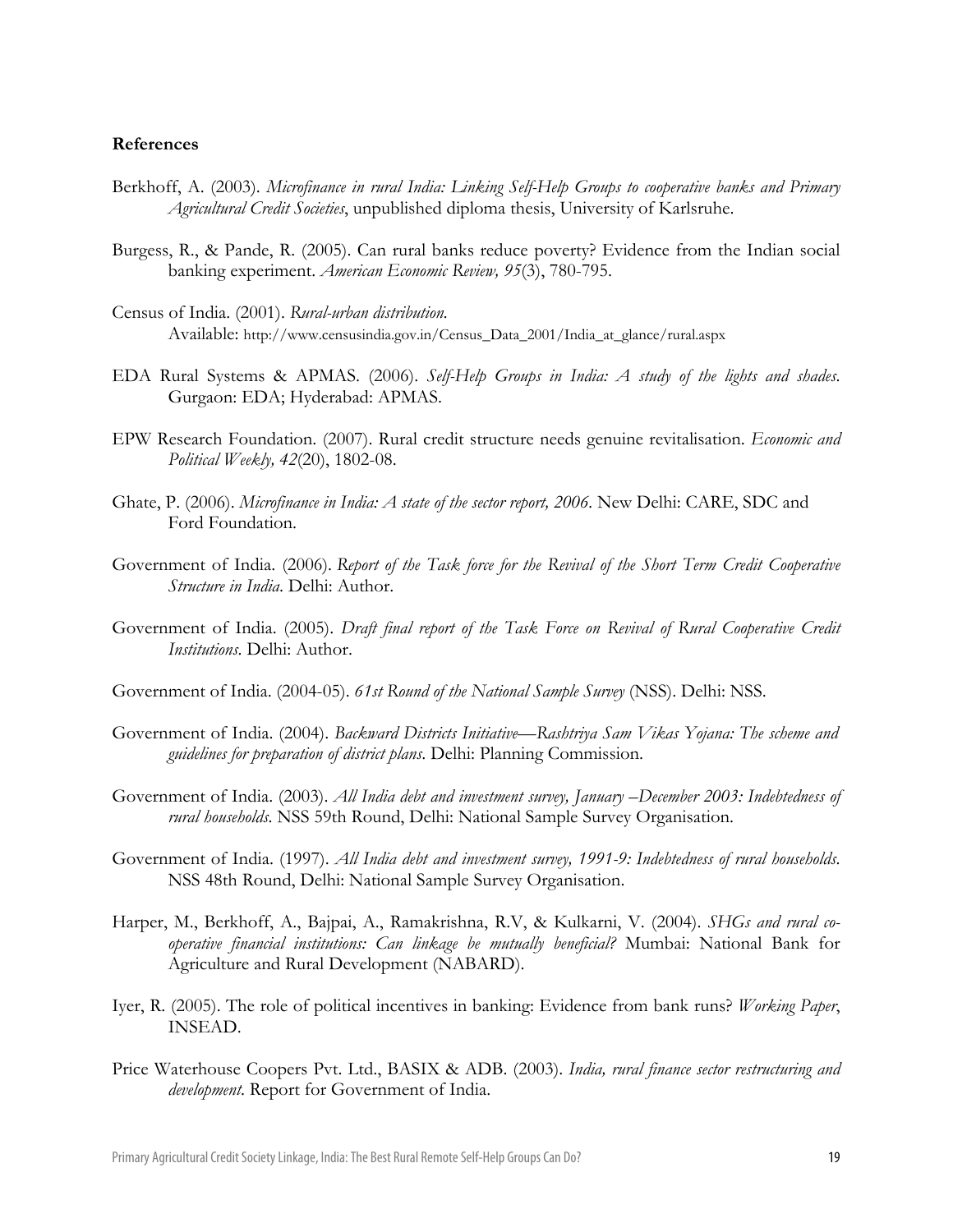- Schreiner, M. (1998). Aspects of outreach: A framework for the discussion of the social benefits of microfinance. *Journal of International Development, 14*(5), 591-603.
- Sinha, S., Chetan, T., Ruthven, O., & Pathak, N. (2003). The Outreach/viability conundrum: Can India's Regional Rural Banks really serve low-income clients? *Overseas Development Institute, Working Paper 229.* London: ODI.

Zacharias, K.D. (2005). *Legal and regulatory framework for cooperatives*. Mumbai: Reserve Bank of India.

#### **Links / Statistical Data**

NABARD, National Bank of Agriculture and Rural Development. Available: http:/[/www.nabard.org](http://www.nabard.org/)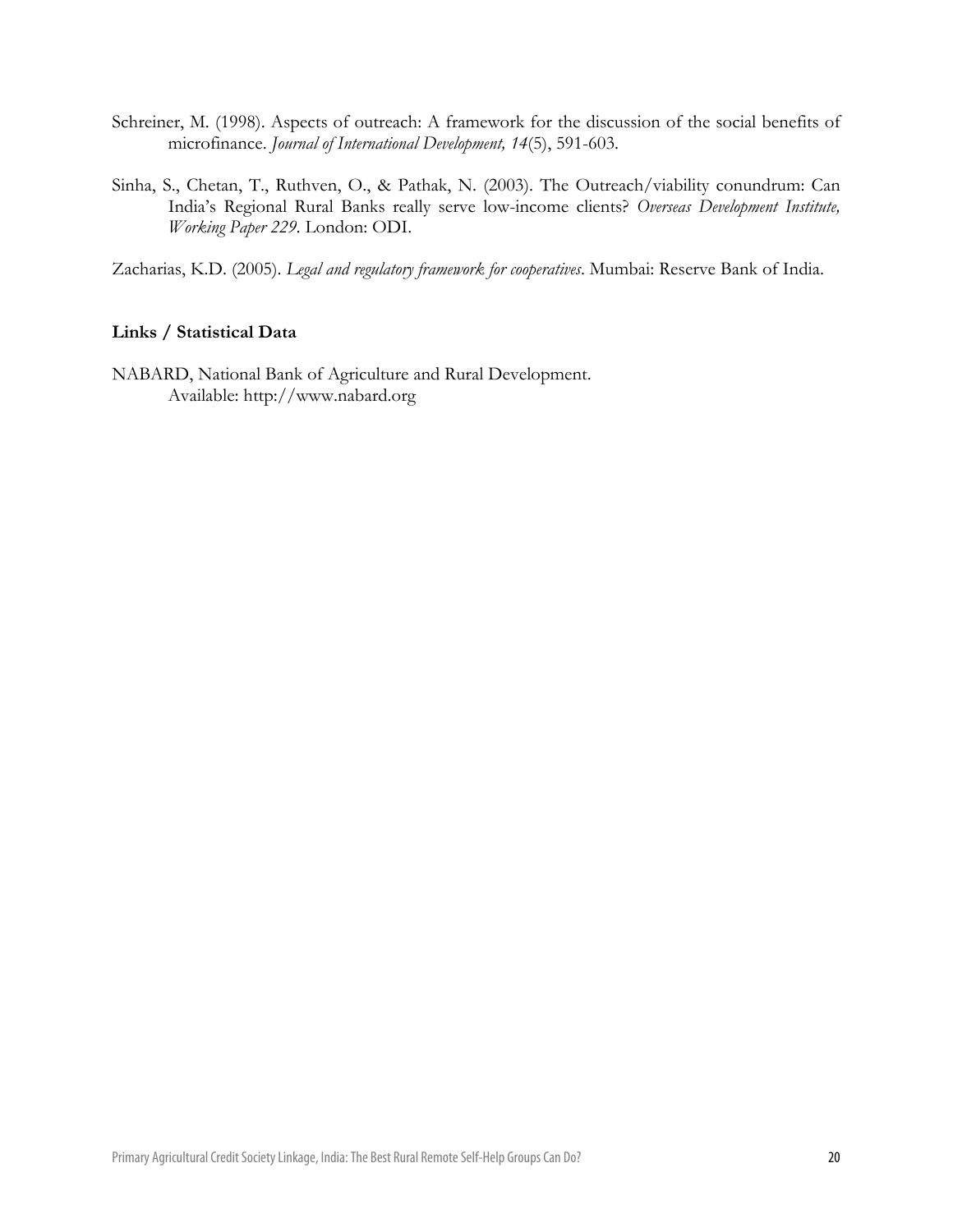## **Appendix A: Recommendations**

## **Recommendations of the Task Force for Revival of Short Term Credit Cooperative Credit Structure in India**

The recent Vaidyanathan Committee has made a number of recommendations in this context, only a few of which are highlighted here:

- Bring cooperative banks on par with commercial banks in terms of prudent financial regulation
- Prescribe fit and proper criteria consistent with the membership of cooperatives for election to the Boards
- Ensure professionalism in the Boards, however, three or four members with prescribed qualifications should be co-opted
- With voting rights in case members with prescribed qualifications do not get elected
- Prescribe minimum qualifications for CEOs of the cooperative banks and approving their names
- Prescribe capital adequacy norms for cooperative banks (to be implemented in a phased manner)
- Prohibit any cooperative other than a cooperative bank from accepting public deposits from any person other than its members

## **Recommendations emerging from this study specific to SHG Bank Linkage**

For those PACS which are relatively strong (audit grade 'A' and 'B') recommendations can include:

- Systematising rating of SHGs
- Greater ease of accessing larger loans from PACS for SHGs, for which the PACS should not need to seek any clearances from the DCCB
- Capacity building of PACS staff to bring greater quality to their business planning, product development, SHG promotion skills
- SHGs to be allowed to retain at their level a majority of internal funds as opposed to the current wrong practice of keeping all internal funds of the SHG at the PACS level
- As the PACS of these grades are relatively stronger, there should be a greater effort to support their savings orientation
- There is a need to develop a strong credit management system for microfinance at the PACS level
- Make deposit insurance compulsory

For those which are relatively weaker but not completely unsound ('C' grade) in addition to the above we recommend:

• Explore new service models such as PACS becoming business correspondents for commercial banks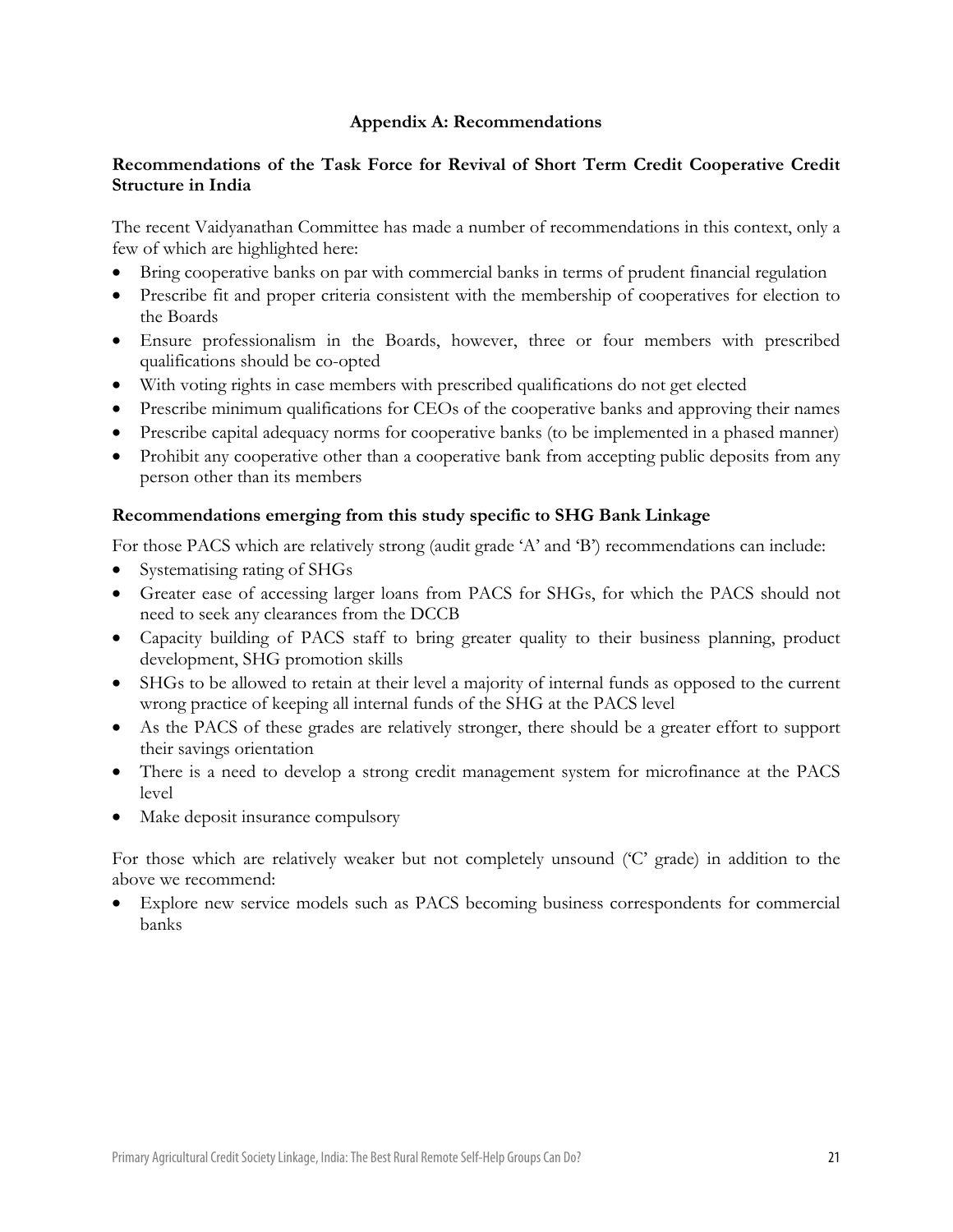

# **Appendix B: System Diagram**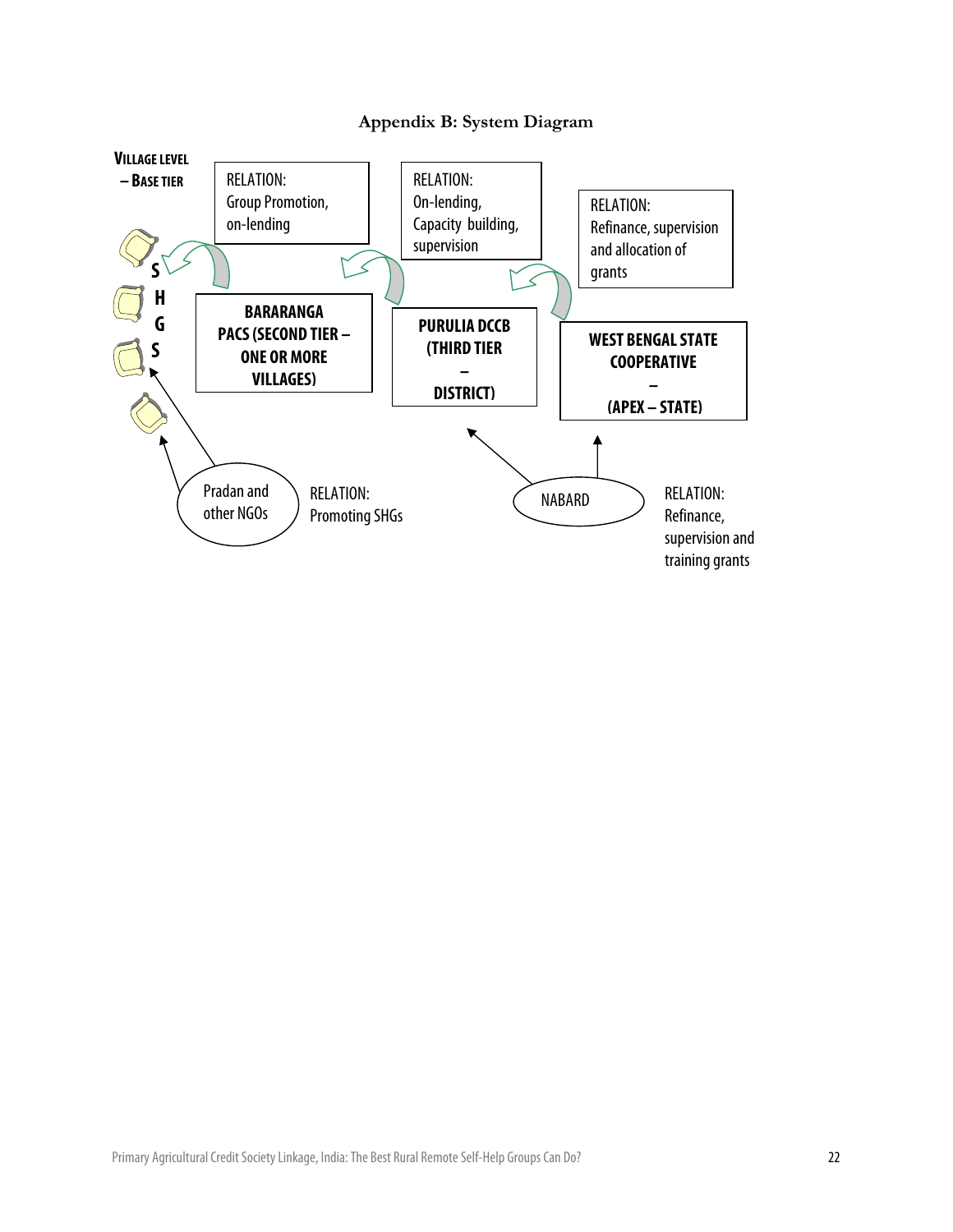# **Appendix C: Methodology**

#### **Study Objective**

To illustrate how varied member-owned models in different contexts have been able to achieve significant outreach in remote, rural areas.

#### **Defining Member-owned**

- Clients are both owners and users of the institution
- Member equity is tied to ownership and decision-making (shares; savings; rotating/internal capital)
- Member equity is a key source of funds
- Legal entity is based on member-owned (i.e. association)

In order to cut across models definition needs to account for a variety of forms of equity and decision-making. Even what legal entities are possible will vary from context to context.

#### **Defining Remote**

Unserved in its own market. This can be due to several factors:

- Geographical distance from nearest service or input provider
- Population density
- Socio-cultural aspects of access such as gender or ethnic background as in the case of lower castes in Asia or indigenous groups in Latin America

#### **Study Methodology**

The intention of the research is to help answer some questions about different types of memberowned institutions to determine what potential they have for depth, breadth, scope, length, worth and cost of remote outreach, using Schreiner's (1998) six aspects. In-depth institutional analysis of each MOI sample examines remote outreach and demand by remote members and member groups. The second level of analysis focuses on how remote outreach is influenced by three key drivers:

- Networking and linkages
- Governance and ownership
- Regulation and supervision

The perspective of analysis is from the lowest tier association, SACCO or set of groups and their members. Selection of case MOI(s) is based on the 20% most remote MOIs within their sample universe. Selection is based on remote members/groups that are representative and mostly strong. The sample universe would be the district, sub-region or cluster of MOIs according to second-tier organizations, political boundaries or regulatory areas. Depending on size of MOI and sample, range could be a number of self-help groups to one SACCO or village association.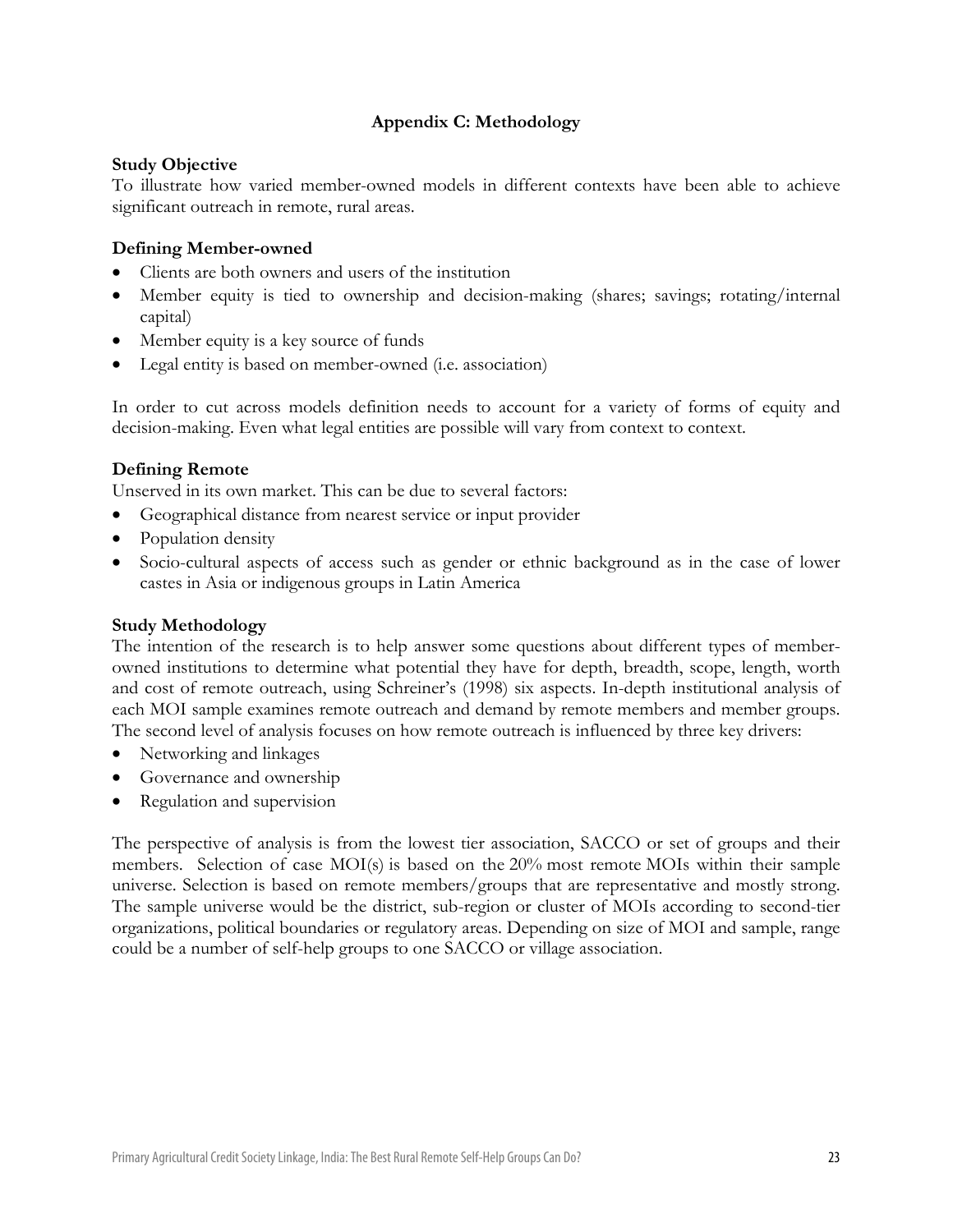## **Case-Selection Criteria**

- Remote in terms of households is proxied by one or more of the following:
	- o Location of access points (decentralized and centralized level if receiving different services at each point).
	- o Distance of access points to local centre and nearest road (nature of road), availability of transportation.
	- o Depth of outreach (varies by context but broadly a factor of population density and infrastructure, poverty level, and other indicators of social exclusion).
- Member-owned (not managed externally; members involved in decision-making)
- Strong breadth of outreach relative to the context
- Informative in terms of one or more of our key research questions (governance and memberparticipation; external resources; regulation and supervision; type of MOI)
- Not so unique or idiosyncratic that it does not have lessons that can be applied to other contexts
- Relatively financially viable
- MOI is transparent, information is readily available or fairly easily collected and staff is willing to collaborate in collecting information.

Schreiner, M. (1998). Aspects of outreach: A framework for the discussion of the social benefits of microfinance. *Journal of International Development, 14*(5), 591-603.